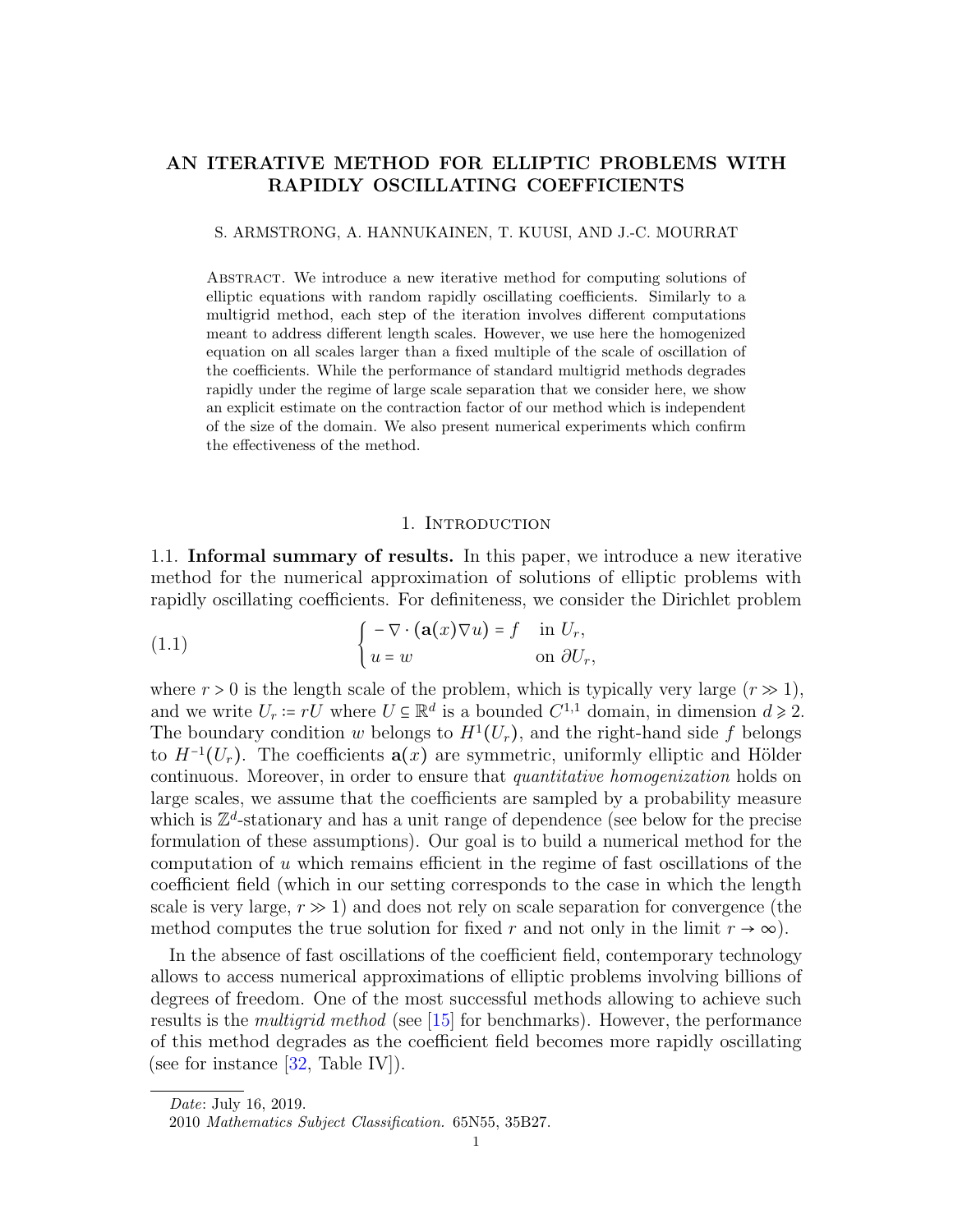We seek to remedy this problem by leveraging on *homogenization*. While standard multigrid methods use a decomposition of the elliptic problem into a series of scales, the difficulty in our context is that the slow eigenmodes of the heterogeneous operator still have fast oscillations, and are thus not easily captured through a coarse representation. We overcome this by introducing a suitable variant of the multigrid method that succeeds in replacing the heterogeneous operator by the homogenized one on length scales larger than a large but finite multiple of the correlation length scale. The result is a new iterative method that converges exponentially fast in the number of iterations, each of which is relatively inexpensive to compute—the memory and number of computations required scale linearly in the volume, and the computation is very amenable to parallelization. We give a rigorous proof of convergence and present numerical experiments which establish the efficiency of the method from a practical point of view.

1.2. Statement of the main result. We introduce some notation in order to state our main result. We begin with the precise assumptions on the coefficient field. We fix parameters  $\Lambda > 1$  and  $\alpha \in (0, 1]$  and require our coefficient fields  $\mathbf{a}(x)$ to satisfy

(1.2) 
$$
\forall x, y \in \mathbb{R}^d, \quad |\mathbf{a}(y) - \mathbf{a}(x)| \le \Lambda |x - y|^{\alpha}
$$

and

(1.3) 
$$
\forall x \in \mathbb{R}^d, \quad \forall \xi \in \mathbb{R}^d, \quad \Lambda^{-1} |\xi|^2 \leq \xi \cdot \mathbf{a}(x) \xi \leq \Lambda |\xi|^2.
$$

We denote by  $\mathbb{R}^{d \times d}_{sym}$  the set of d-by-d real symmetric matrices and define

<span id="page-1-1"></span><span id="page-1-0"></span>
$$
\Omega \coloneqq \left\{ \mathbf{a} : \mathbb{R}^d \to \mathbb{R}^{d \times d}_{\text{sym}} \text{ satisfying (1.2) and (1.3)} \right\}.
$$

For each Borel set  $V \subseteq \mathbb{R}^d$ , we denote by  $\mathcal{F}_V$  the Borel  $\sigma$ -algebra on  $\Omega$  generated by the family of mappings

$$
\mathbf{a} \mapsto \int_{\mathbb{R}^d} \chi \, \mathbf{a}_{ij}, \qquad i, j \in \{1, \ldots, d\}, \ \chi \in C_c^{\infty}(V).
$$

We also set  $\mathcal{F} = \mathcal{F}_{\mathbb{R}^d}$ . For each  $y \in \mathbb{R}^d$ , we denote by  $T_y : \Omega \to \Omega$  the action of translation by  $y$ :

$$
\forall x \in \mathbb{R}^d, \quad T_y \mathbf{a}(x) \coloneqq \mathbf{a}(x+y).
$$

We assume that  $\mathbb P$  is a probability measure on  $(\Omega, \mathcal F)$  satisfying:

• stationarity with respect to  $\mathbb{Z}^d$ -translations: for every  $y \in \mathbb{Z}^d$  and  $A \in \mathcal{F}$ ,

$$
\mathbb{P}[T_yA] = \mathbb{P}[A];
$$

• unit range of dependence: for every Borel sets  $V, W \subseteq \mathbb{R}^d$ ,

 $dist(V, W) \geq 1 \implies \mathcal{F}_V$  and  $\mathcal{F}_W$  are P-independent.

The expectation associated with the probability measure  $\mathbb P$  is denoted by  $\mathbb E$ . We recall that, by classical homogenization theory (see  $[30, 3]$  $[30, 3]$  $[30, 3]$ ), the heterogeneous operator  $-\nabla \cdot \mathbf{a}(x)$  homogenizes to the homogeneous operator  $-\nabla \cdot \overline{\mathbf{a}}$ , where  $\bar{\mathbf{a}} \in \mathbb{R}^{d \times d}$  is a deterministic, constant, positive definite matrix. For every  $s, \theta > 0$  and random variable  $X$ , we write

<span id="page-1-2"></span>(1.4) 
$$
X \leq \mathcal{O}_s(\theta)
$$
 if and only if  $\mathbb{E}[\exp((\theta^{-1} \max(X, 0))^s)] \leq 2$ .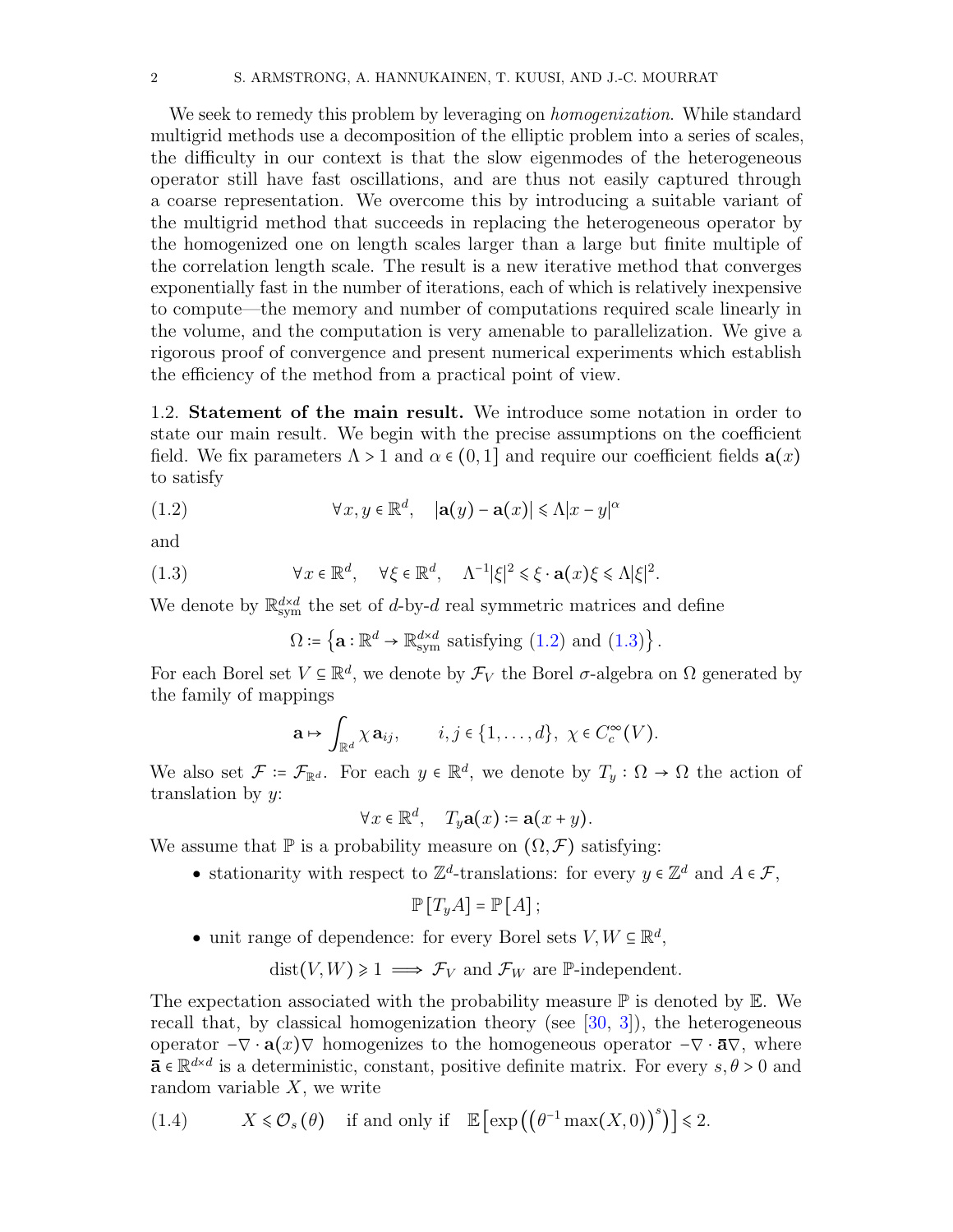We also set, for every  $\lambda \in (0,1],$ 

<span id="page-2-2"></span>(1.5) 
$$
\ell(\lambda) \coloneqq \begin{cases} \left(\log(1 + \lambda^{-1})\right)^{\frac{1}{2}} & \text{if } d = 2, \\ 1 & \text{if } d \geq 3. \end{cases}
$$

For notational convenience, from now on we will suppress the explicit dependence on the spatial variable in the operator  $-\nabla \cdot \mathbf{a}(x) \nabla$  and simply write  $-\nabla \cdot \mathbf{a} \nabla$ .

We now state the main result of the paper. We recall that  $\mathbb P$  is a probability measure on  $(\Omega, \mathcal{F})$  which specifies the law of the coefficient field  $\mathbf{a}(x)$  and satisfies the assumptions stated above, that  $\bar{a}$  is the homogenized matrix associated to  $\mathbb{P}$ , and that  $\hat{U} \subseteq \mathbb{R}^d$  is a bounded domain with  $C^{1,1}$  boundary.

<span id="page-2-0"></span>**Theorem 1.1** ( $H^1$  contraction). For each  $s \in (0,2)$ , there exists a constant  $C(s, U, \Lambda, \alpha, d) < \infty$  such that the following statement holds. Fix  $r \geq 1, \lambda \in [r^{-1}, 1],$  $f \in H^{-1}(U_r)$ ,  $w \in H^1(U_r)$  and let  $u \in w + H_0^1(U_r)$  be the solution of [\(1.1\)](#page-0-0). Also fix a function  $v \in w + H_0^1(U_r)$  and define the functions  $u_0, \overline{u}, \widetilde{u} \in H_0^1(U_r)$  to be the solutions of the following equations (with null Dirichlet boundary condition on  $\partial U_r$ ):

$$
(\lambda^{2} - \nabla \cdot \mathbf{a} \nabla) u_{0} = f + \nabla \cdot \mathbf{a} \nabla v \qquad \text{in } U_{r},
$$
  
\n
$$
-\nabla \cdot \mathbf{\bar{a}} \nabla \overline{u} = \lambda^{2} u_{0} \qquad \text{in } U_{r},
$$
  
\n
$$
(\lambda^{2} - \nabla \cdot \mathbf{a} \nabla) \widetilde{u} = (\lambda^{2} - \nabla \cdot \mathbf{\bar{a}} \nabla) \overline{u} \qquad \text{in } U_{r}.
$$

For  $\widehat{v} \in w + H_0^1(U_r)$  defined by

$$
(1.6) \t\t\t \tilde{v} \coloneqq v + u_0 + \tilde{u},
$$

we have the estimate

<span id="page-2-1"></span>
$$
(1.7) \t\t\t \|\nabla(\widehat{v}-u)\|_{L^2(U_r)} \leq \mathcal{O}_s\left(\mathcal{C}\ell(\lambda)^{\frac{1}{2}}\lambda^{\frac{1}{2}}\|\nabla(v-u)\|_{L^2(U_r)}\right).
$$

The function  $u \in H^1(U_r)$  appearing in Theorem [1.1](#page-2-0) is the unknown we wish to approximate, and  $v \in H^1(U_r)$  should be thought of as the current approximation to u. The function  $\hat{v}$  is then the new, updated approximation to u and the estimate [\(1.7\)](#page-2-1) says that, if  $\lambda$  is chosen small enough, then the error in our approximation will be reduced by a multiplicative factor of 1/2. As explained more precisely around [\(1.10\)](#page-3-0) below, we can then iterate this procedure and obtain rapid convergence to the solution. The only assumption we make on  $v$  is that it satisfies the correct boundary condition, that is,  $v \in w + H_0^1(U_r)$ . In particular, we may begin the iteration with  $v = w$  as the initial guess (or any other function with the correct boundary condition). The computation of  $\hat{v}$  reduces to solving the problems for  $u_0, \overline{u}$ , and  $\widetilde{u}$  listed in the statement, and the point is that each of these problems is relatively inexpensive to compute, provided that  $\lambda$  is not too small. A fundamental aspect of the result is therefore that the required smallness of the parameter  $\lambda$  (so that  $(1.7)$  gives us a strict contraction in  $H<sup>1</sup>$  does not depend on the length scale r of the problem. In other words, we may need to take  $\lambda$  to be small, but it will still be of order one, no matter how large  $r$  is.

Similarly to standard multigrid methods, the equation for  $u_0$  is meant to resolve the small-scale discrepancies between u and v. Note that the equation for  $u_0$  can be rewritten as

$$
(\lambda^2 - \nabla \cdot \mathbf{a} \nabla) u_0 = -\nabla \cdot \mathbf{a} \nabla (u - v) \quad \text{in } U_r.
$$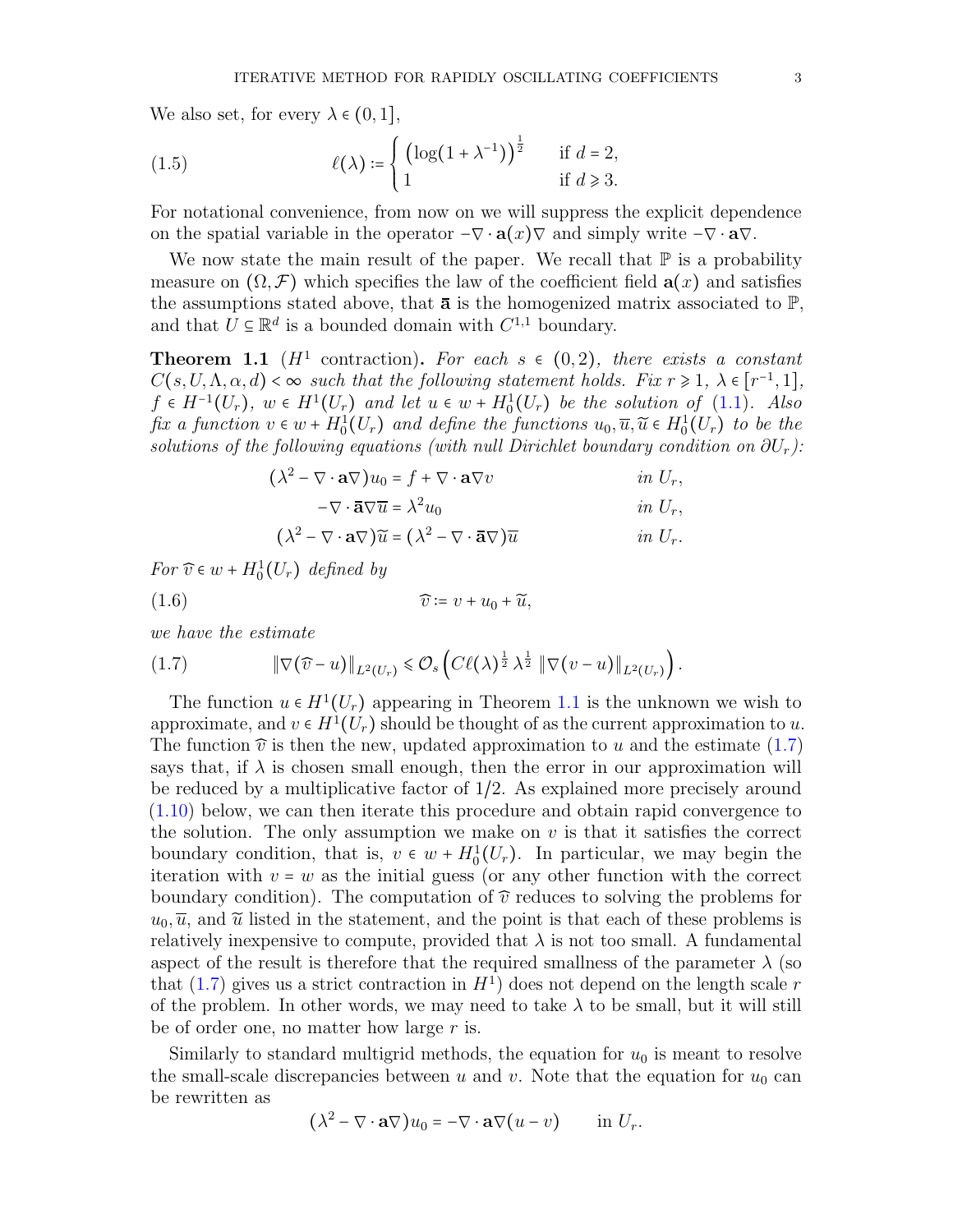The parameter  $\lambda^{-1}$  is the characteristic length scale of this problem, and in practice we will take it to be some fixed multiple of the scale of oscillations of the coefficients. The computation of  $u_0$  can thus be decomposed into a large number of essentially unrelated elliptic problems posed on subdomains of side length of the order of  $\lambda^{-1}$ . In analogy with multigrid methods, we may also think of  $\lambda^{-2}$  as the number of elementary pre-smoothing steps performed during one global iteration.

As announced, we then use the homogenized operator on scales larger than  $\lambda^{-1}$ . This is what the problem for  $\bar{u}$  is meant to capture. Since the elliptic problem for  $\bar{u}$ involves the homogenized operator  $-\nabla \cdot \bar{\mathbf{a}}\nabla$ , it can be solved efficiently using the standard multigrid method. We note that the equation for  $\bar{u}$  can be rewritten, if desired, in the form

<span id="page-3-2"></span>(1.8) 
$$
-\nabla \cdot \mathbf{a}\nabla \overline{u} = -\nabla \cdot \mathbf{a}\nabla (u - v - u_0) \quad \text{in } U_r.
$$

The final step of the iteration, involving the definition of  $\tilde{u}$ , is meant to add back some small-scale details to the function  $\bar{u}$ . It is analogous to the post-smoothing step in the standard V -cycle implementation of the multrigrid method, and the parameter  $\lambda^{-2}$  represents the number of post-smoothing steps.

We next discuss the more probabilistic aspects involved in the statement of Theorem [1.1.](#page-2-0) Since the coefficient field is random, the statement of this theorem can only be valid with high probability, but not almost surely. Indeed, with non-zero probability, the coefficient field can be essentially arbitrary, and on such smallprobability events, the idea of leveraging on homogenization can only perform badly (recall that we aim for a convergence result for large but fixed  $r$ , as opposed to asymptotic convergence). It may help the intuition to observe that, by Chebyshev's inequality, the assumption of  $(1.4)$  implies that

(1.9) 
$$
\forall x \geq 0, \quad \mathbb{P}[X \geq \theta x] \leq 2 \exp(-x^s),
$$

and that conversely, the assumption of [\(1.9\)](#page-3-1) implies that  $X \leq \mathcal{O}_s(C\theta)$  for some constant  $C(s) < \infty$  (see [\[3,](#page-18-0) Lemma A.1]).

We remark that Theorem [1.1](#page-2-0) is new even when restricted to the subclass of periodic coefficient fields. In this case, both the probabilistic part of the estimate as well as the logarithmic factor of  $\ell(\lambda)$  are not present, and [\(1.7\)](#page-2-1) can be replaced with the simpler form

<span id="page-3-1"></span>
$$
\|\nabla(\widehat{v}-u)\|_{L^2(U_r)} \leq C\lambda^{\frac{1}{2}} \|\nabla(v-u)\|_{L^2(U_r)}.
$$

We stress that the probabilistic statement in  $(1.7)$  is valid for each fixed choice of  $u, v \in H^1(U_r)$ . In fact, the following stronger, uniform estimate is now proved in [\[19\]](#page-19-3). For each  $s \in (0, 2)$ , there exist a constant  $C(s, p, U, \Lambda, d) < \infty$  and, for each  $r \geq 1$  and  $\lambda \in [r^{-1}, 1]$ , a random variable  $\mathcal{X}_{s,r,\lambda} : \Omega \to [0, +\infty]$  satisfying

$$
\mathcal{X}_{s,r,\lambda}\leqslant \mathcal{O}_{s}\left( C\right)
$$

such that, for every  $u, v \in H^1(U_r)$  and  $\hat{v}$  as in the statement of Theorem [1.1,](#page-2-0)

<span id="page-3-0"></span>
$$
(1.10) \t\t \|\nabla(\widehat{v} - u)\|_{L^2(U_r)} \leq \mathcal{X}_{s,r,\lambda} \ell(\lambda)^{\frac{1}{2}} \lambda^{\frac{1}{2}} (\log r)^{\frac{1}{s}} \|\nabla(v - u)\|_{L^2(U_r)}
$$

Moreover, the proof given in [\[19\]](#page-19-3) does not require that the coefficient field be Hölder continuous. As is apparent in  $(1.10)$ , the price one has to pay for the uniformity of this estimate in the functions  $u$  and  $v$  is a slight degradation of the

.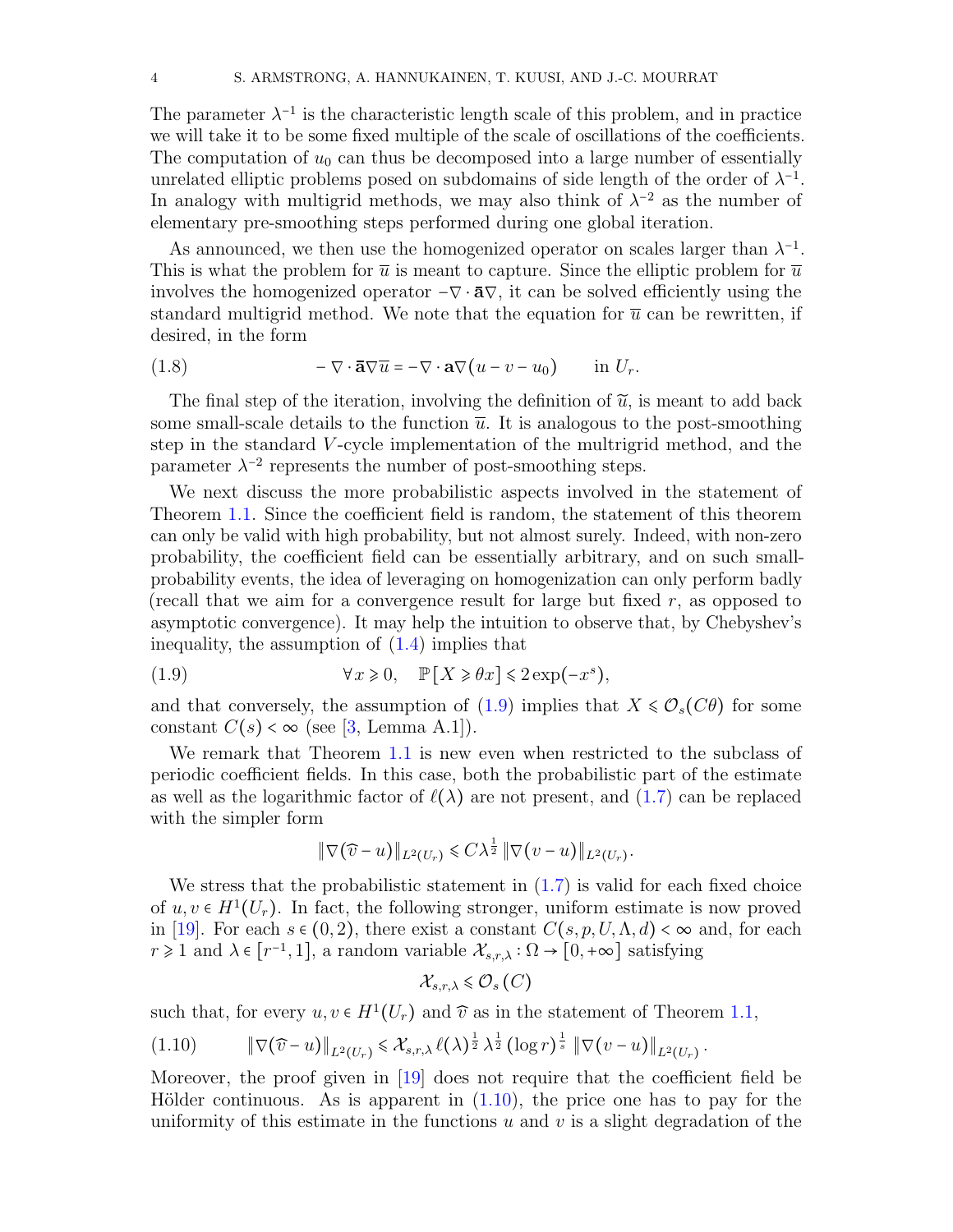contraction factor, by a slowly diverging logarithmic factor of the domain size. Due to randomness, uniform estimates such as  $(1.10)$  must necessarily contain some logarithmic divergence in the domain size. Indeed, consider for instance the case of a coefficient field given by a random checkerboard in which we toss a fair coin, independently for each  $z \in \mathbb{Z}^d$ , the coefficient field in  $z + [0, 1)^d$  to be either  $I_d$  or  $2I_d$ . Then, with probability tending to one as r tends to infinity, there will be in the domain  $U_r$  a region of space of side length of the order of  $(\log r)^{\frac{1}{d}}$  where the coefficient field is constant equal to  $I_d$ . If the support of the solution we seek is concentrated in this region, then the iteration described in Theorem [1.1](#page-2-0) will perform badly unless  $\lambda^{-1}$  is chosen larger than  $(\log r)^{\frac{1}{d}}$ .

The iteration proposed in Theorem [1.1](#page-2-0) requires the user to make a judicious choice of the length scale  $\lambda^{-1}$ . Ideally, it would be preferable to devise an adaptive method which discovers a good choice for  $\lambda^{-1}$  automatically. The contraction of the iteration would then be guaranteed with probability one, and more subtle probabilistic quantifiers would instead enter into the complexity analysis of the method. A suitably designed adaptive algorithm would likely also work on more general coefficient fields than those considered here, allowing for instance to drop the assumption of stationarity. An assumption of approximate local stationarity would then also enter into the complexity analysis of the method. We leave the development of such adaptive methods to future work.

The method proposed here also requires that the user computes  $\bar{a}$  beforehand. An efficient method for doing so was presented in [\[26\]](#page-19-4) in a discrete setting; see also [\[16,](#page-19-5) [11\]](#page-19-6) and references therein for previous work on this problem. Moreover, one can check that in order to guarantee the contraction property of the iteration described in Theorem [1.1,](#page-2-0) say by a factor of  $1/2$ , a coarse approximation of  $\bar{a}$ , which may be off by a small but fixed positive amount, suffices.

The proof of Theorem [1.1](#page-2-0) can be modified so that the  $L^2$  norms in [\(1.7\)](#page-2-1) are replaced by  $L^p$  norms, for any exponent  $p < \infty$ . Up to some additional logarithmic factors in  $\lambda$ , the contraction factor in the estimate would then be of order  $\lambda^{\frac{1}{p}}$ rather than  $\lambda^{\frac{1}{2}}$ . This modification requires the application of large-scale Calderón-Zygmund-type  $L^p$  estimates which can be found in [\[3,](#page-18-0) Chapter 7]. The main required modification to the proof of Theorem [1.1](#page-2-0) is simply to upgrade the two-scale expansion result of Theorem [3.1](#page-8-0) from  $p = 2$  to larger exponents by adapting the argument of [\[3,](#page-18-0) Theorem 7.10].

1.3. Previous works. There has been a lot of work on numerical algorithms that become sharp only in the limit of infinite scale separation (see for instance [\[27,](#page-19-7) [25,](#page-19-8) [6,](#page-18-1) [21,](#page-19-9) [10,](#page-19-10) [8,](#page-18-2) [1\]](#page-18-3) and the references therein). That is, the error between the true solution u and its numerical approximation becomes small only as  $r \to \infty$ . Such algorithms typically have a computational complexity scaling sublinearly with the volume of the domain. An example of such a method in the context of the homogenization problem considered here is to compute an approximation of the solution to the homogenized equation. In addition to relying on scale separation, we note that such a sublinear method can only give an accurate global approximation in a weaker space such as  $L^2$ , but not in stronger norms such as  $H^1$  which are sensitive to small scale oscillations.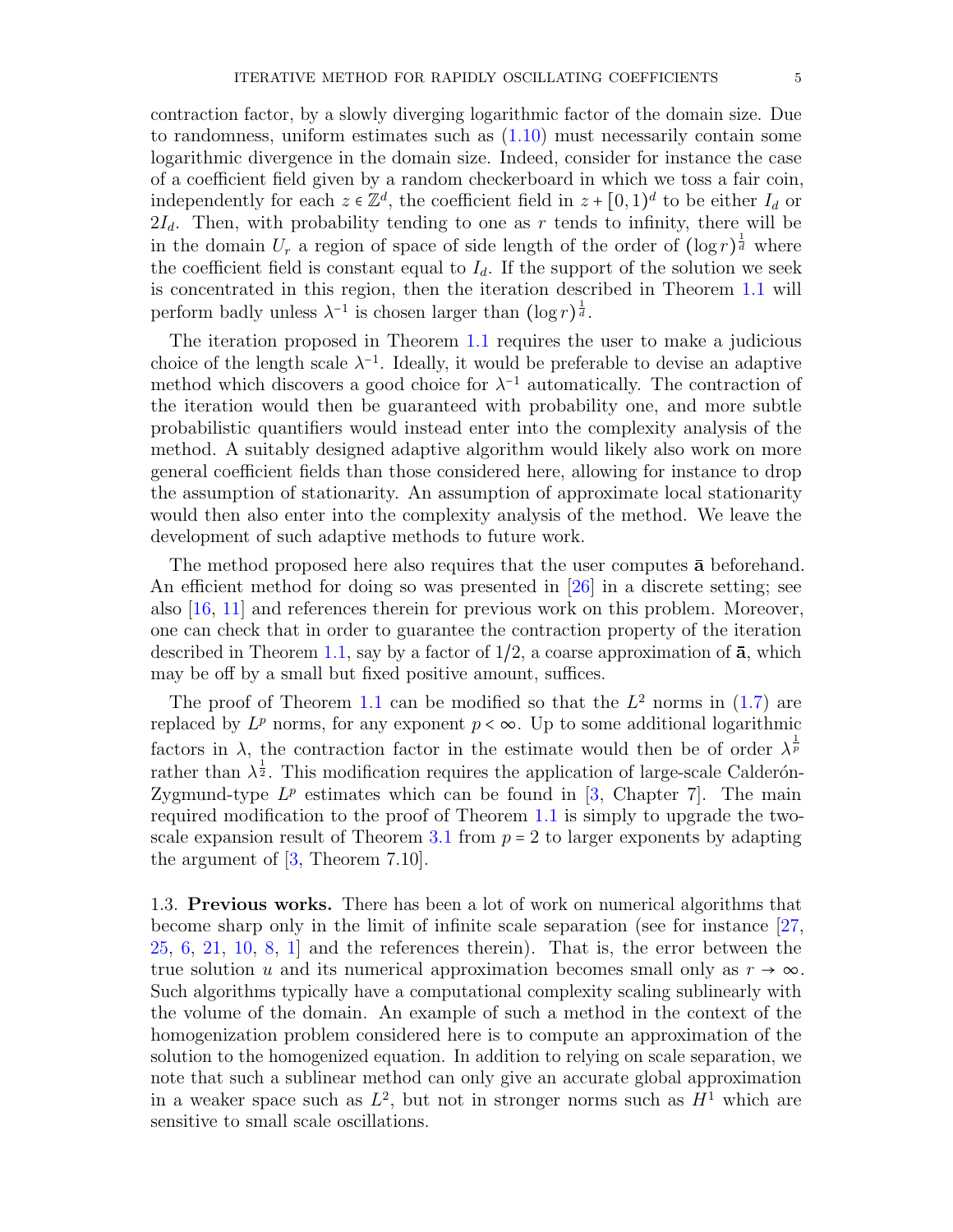We now turn our attention to numerical algorithms that, like ours, converge to the true solution for each finite value of r. As pointed out in  $[18, 22]$  $[18, 22]$  $[18, 22]$ , direct applications of standard multigrid methods result in coarse-scale systems that do not capture the relevant large-scale properties of the problem. Indeed, standard coarsening procedures produce effective coefficients that are simple arithmetic averages of the original coefficient field, instead of the homogenized coefficients. To remedy this problem, [\[18,](#page-19-11) [22\]](#page-19-12) propose more subtle, matrix-dependent choices for the restriction and prolongation operators. The idea is to try to approximate a Schur complement calculation, while preserving some calculability constraints such as matrix sparsity. The method proposed there is shown numerically to perform better than simple averaging, but no theoretical guarantee is provided.

In [\[12,](#page-19-13) [13\]](#page-19-14), the authors propose, in the periodic setting, to solve local problems for the correctors, deduce locally homogenized coefficients, and build coarsened operators from these. For the special two-dimensional case with  $\mathbf{a}(x) = \widetilde{\mathbf{a}}(x_1 - x_2)$ for some 1-periodic  $\widetilde{\mathbf{a}} \in C([0,1]; \mathbb{R}^{2 \times 2}_{sym})$ , they show (in our notation) that  $O(r^{\frac{5}{3}} \log r)$ smoothing steps suffice to guarantee the contractivity of the two-step multigrid method (assuming that the chosen coarsening scale is a bounded multiple of the oscillation scale). For comparison, this roughly corresponds to the choice of  $\lambda \approx r^{-\frac{5}{6}}$ in our method. They also report better numerical performance than predicted by their theoretical arguments.

Beyond our current assumption of stationarity of the coefficient field, one can look for numerical methods for the resolution of general elliptic problems with rapidly oscillating coefficients. Possibly the simplest such method is to rely on the uniform ellipticity assumption [\(1.3\)](#page-1-1) and appeal to a preconditioned conjugate gradient method, using the standard Laplacian as a preconditioner. However, the norm that is contracted at each iteration of this algorithm is the  $L<sup>2</sup>$  norm, as opposed to a contraction of the  $H^1$  $H^1$  norm as obtained in the present paper<sup>1</sup>. Moreover, the performance of this method degrades quickly if the ellipticity ratio  $\Lambda$  becomes large. In contrast, inspired by [\[2,](#page-18-4) [7\]](#page-18-5), Chenlin Gu (at ENS Paris) has announced a result similar to that of Theorem [1.1](#page-2-0) and [\[19\]](#page-19-3) in the highly degenerate case of perforated media of percolation type, for which  $\Lambda = \infty$ .

Algebraic multigrid methods are intended to solve completely arbitrary linear systems of equations, by automatically discovering a hierarchy of coarsened problems [\[31\]](#page-19-15). In practice, it is however necessary to make some judicious choices of coarsening operators. In a sense, the present contribution as well as those of [\[18,](#page-19-11) [22,](#page-19-12) [12,](#page-19-13) [13\]](#page-19-14) are descriptions of specific coarsening procedures which, under stronger assumptions such as stationarity, are shown to have fast convergence properties.

Many alternative approaches to the computation of elliptic problems with arbitrary coefficient fields have been developed. We mention in particular, without going into details, hierarchical matrices [\[5\]](#page-18-6), generalized multiscale finite element methods [\[4,](#page-18-7) [9,](#page-19-16) [17\]](#page-19-17), polyharmonic splines [\[29\]](#page-19-18), local orthogonal decompositions [\[24\]](#page-19-19), subspace correction methods [\[23\]](#page-19-20) and gamblets [\[28\]](#page-19-21). While methods such as

<span id="page-5-0"></span><sup>&</sup>lt;sup>1</sup>Naturally, the  $L^2$  and  $H^1$  norms become equivalent after discretization; but a theoretical guarantee of contraction in  $H^1$  ensures that the high frequencies can be resolved efficiently after only a few steps of the iteration, irrespectively of the size of the mesh refinement.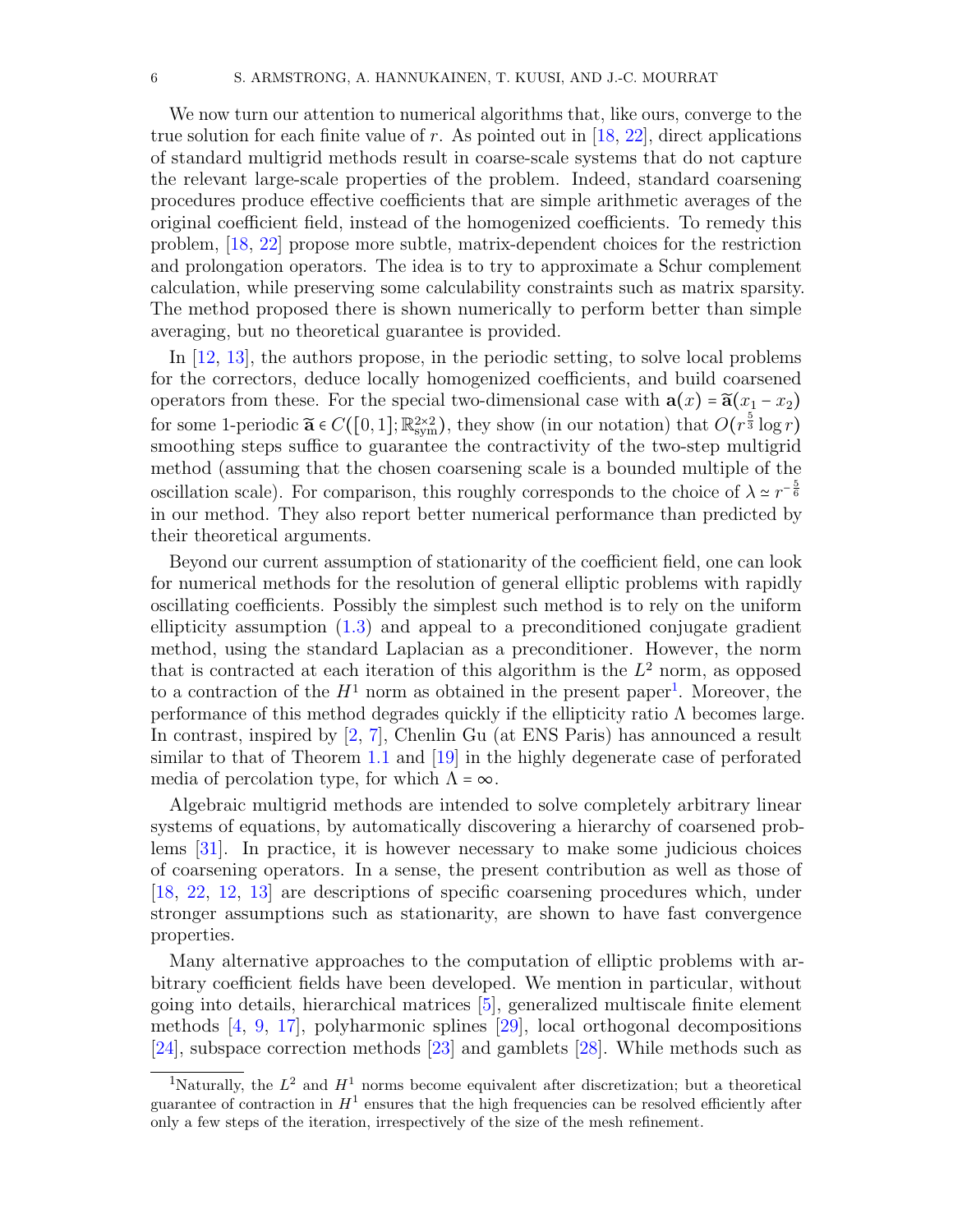gamblets have been shown theoretically to have essentially linear complexity under weaker assumptions than those explored in the present paper, the construction and storage of the hierarchy of gamblets may actually be quite expensive in practice (we are not aware of large-scale computations that use gamblets; the main numerical example in [\[28\]](#page-19-21) has  $2^{24} \approx 1.7 \cdot 10^7$  degrees of freedom). Methods such as local orthogonal decompositions introduce an intermediate scale, often denoted by H, inbetween the microscopic and the macroscopic scales, and an adapted basis of local functions is computed at this level. In this framework, the numerical error is bounded from below by a multiple of H. The method presented in Theorem [1.1](#page-2-0) shares some aspects of this idea in that it also introduces an intermediate scale  $\lambda^{-1}$ ; however, the final numerical error is not constrained by this choice, and can be made arbitrarily low irrespectively of the value of  $\lambda$ .

1.4. Organization of the paper. We introduce some more notation in Section [2.](#page-6-0) Section [3](#page-7-0) is devoted to the proof of Theorem [1.1.](#page-2-0) We report on our numerical results in Section [4.](#page-14-0) Finally, an appendix recalls some classical Sobolev and elliptic estimates for the reader's convenience.

# 2. NOTATION

<span id="page-6-0"></span>In this section, we collect some notation used throughout the paper. Recall that the notation  $\mathcal{O}_s(\cdot)$  was defined in [\(1.4\)](#page-1-2). We will need the following fact, which says that  $\mathcal{O}_s$  is behaving like a norm: for each  $s \in (0, \infty)$ , there exists  $C_s < \infty$  (with  $C_s = 1$  for  $s \ge 1$ ) such that the following triangle inequality for  $\mathcal{O}_s(\cdot)$  holds: for any measure space  $(E, \mathcal{S}, \mu)$ , measurable function  $\theta : E \to (0, \infty)$  and jointly measurable family  ${X(z)}_{z\in E}$  of random variables, we have (see [\[3,](#page-18-0) Lemma A.4])

<span id="page-6-1"></span>(2.1) 
$$
\forall z \in E, \ X(z) \leq \mathcal{O}_s(\theta(z)) \implies \int_E X \, d\mu \leq \mathcal{O}_s\left(C_s \int_E \theta \, d\mu\right).
$$

We denote by  $(e_1, \ldots, e_d)$  the canonical basis of  $\mathbb{R}^d$ , and write  $B(x,r) \subseteq \mathbb{R}^d$  for the Euclidean ball centered at  $x \in \mathbb{R}^d$  and of radius  $r > 0$ . For a Borel set  $V \subseteq \mathbb{R}^d$ , we denote its Lebesgue measure by |V|. If  $|V| < \infty$ , then for every  $p \in [1, \infty)$  and  $f \in L^p(V)$  we write the scaled  $L^p$  norm of f by

$$
||f||_{\underline{L}^p(V)} := \left(|V|^{-1} \int_V f^p \right)^{\frac{1}{p}} = |V|^{-\frac{1}{p}} ||f||_{L^p(V)}.
$$

For each  $k \in \mathbb{N}$ , we denote by  $H^k(V)$  the classical Sobolev space on V, whose norm is given by

$$
||f||_{H^k(V)} := \sum_{0 \leq |\beta| \leq k} ||\partial^{\beta} f||_{L^2(V)}.
$$

In the expression above, the parameter  $\beta = (\beta_1, \ldots, \beta_d)$  is a multi-index in  $\mathbb{N}^d$ , and we used the notation

$$
|\beta| \coloneqq \sum_{i=1}^d \beta_i \quad \text{and} \quad \partial^\beta f = \partial_{x_1}^{\beta_1} \cdots \partial_{x_d}^{\beta_d} f.
$$

Whenever  $|V| < \infty$ , we define the scaled Sobolev norm by

$$
||f||_{\underline{H}^k(V)} := \sum_{0 \leq |\beta| \leq k} |V|^{\frac{|\beta| - k}{d}} ||\partial^{\beta} f||_{\underline{L}^2(V)}.
$$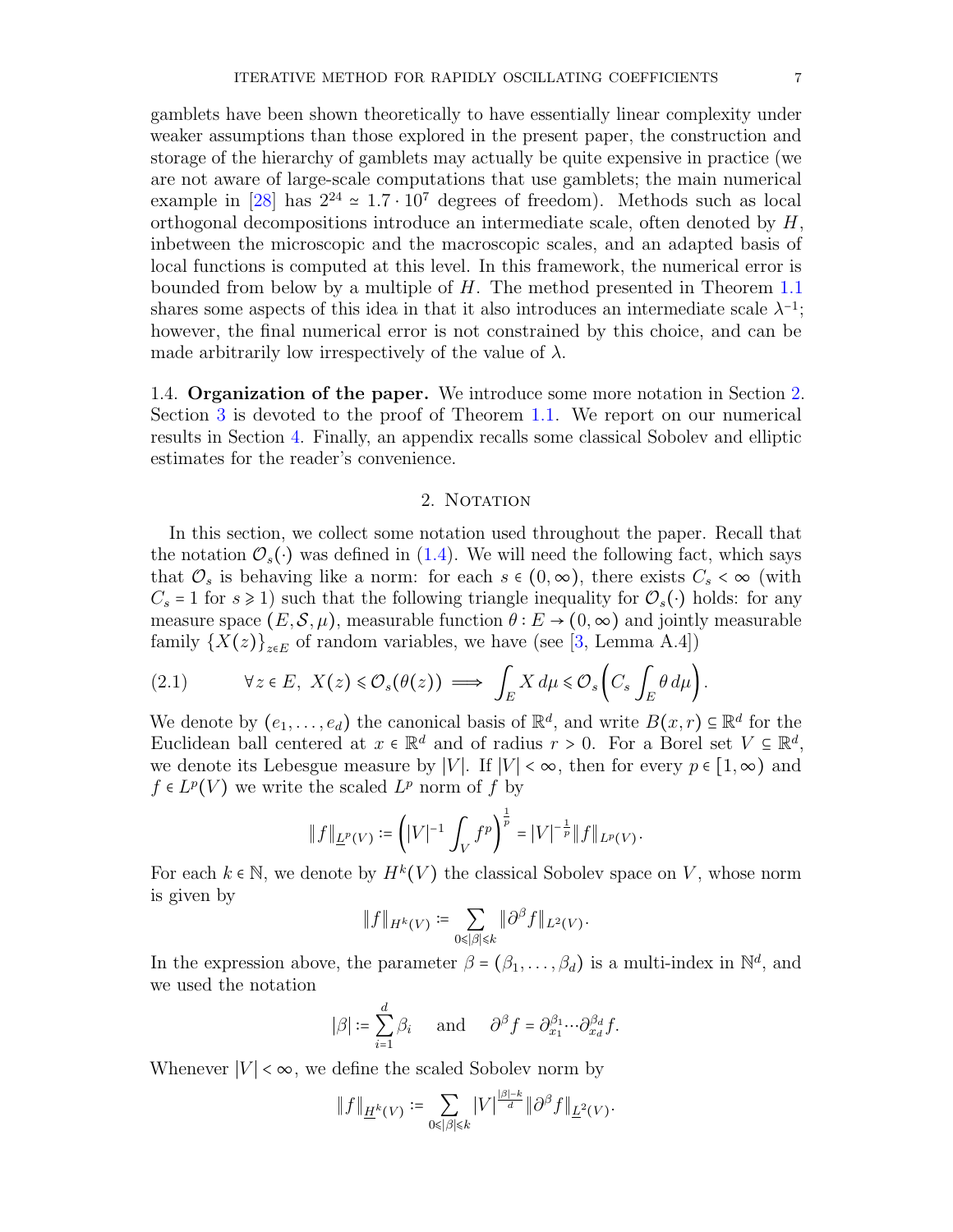We denote by  $H_0^1(V)$  the completion in  $H^1(V)$  of the space  $C_c^{\infty}(V)$  of smooth functions with compact support in V. We write  $H^{-1}(V)$  for the dual space to  $H_0^1(V)$ , which we endow with the (scaled) norm

$$
\|f\|_{\underline{H}^{-1}(V)} \coloneqq \sup \left\{ |V|^{-1} \int_V f g, \quad g \in H_0^1(V), \ \|g\|_{\underline{H}^1(V)} \leq 1 \right\}.
$$

The integral sign above is an abuse of notation and should be understood as the duality pairing between  $H^{-1}(V)$  and  $H_0^1(V)$ . The spaces  $H^{-1}(V)$  and  $H_0^1(V)$  can be continuously embedded into the space of distributions, and we make sure that the duality pairing is consistent with the integral expression above whenever  $f$  and g are smooth functions. For every  $r > 0$  and  $x \in \mathbb{R}^d$ , we denote the time-slice of the heat kernel which has length scale  $r$  by

(2.2) 
$$
\Phi_r(x) \coloneqq (4\pi r^2)^{-\frac{d}{2}} \exp\left(-\frac{x^2}{4r^2}\right).
$$

We denote by  $\zeta \in C_c^{\infty}(\mathbb{R}^d)$  the standard mollifier

(2.3) 
$$
\zeta(x) = \begin{cases} c_d \exp\left(-(1-|x|^2)^{-1}\right) & \text{if } |x| < 1, \\ 0 & \text{if } |x| \ge 1, \end{cases}
$$

where the constant  $c_d$  is chosen so that  $\int_{\mathbb{R}^d} \zeta = 1$ . For  $f \in L^p(\mathbb{R}^d)$  and  $g \in L^{p'}(\mathbb{R}^d)$ with  $\frac{1}{p} + \frac{1}{p'}$  $\frac{1}{p'}$  = 1, we denote the convolution of f and g by

<span id="page-7-1"></span>
$$
f * g(x) \coloneqq \int_{\mathbb{R}^d} f(y) g(x - y) \, dy.
$$

3. Proof of Theorem [1.1](#page-2-0)

<span id="page-7-0"></span>This section is devoted to the proof of Theorem [1.1.](#page-2-0) We begin by introducing the notion of *(first-order)* corrector: for each  $p \in \mathbb{R}^d$ , the corrector in the direction of p is the function  $\phi_p \in H^1_{loc}(\mathbb{R}^d)$  solving

$$
-\nabla \cdot \mathbf{a} (p + \nabla \phi_p) = 0 \quad \text{in } \mathbb{R}^d,
$$

and such that the mapping  $x \mapsto \nabla \phi_p(x)$  is  $\mathbb{Z}^d$ -stationary and satisfies

$$
\mathbb{E}\bigg[\int_{[0,1]^d}\nabla\phi_p\bigg]=0.
$$

The corrector  $\phi_p$  is unique up to an additive constant (see [\[3,](#page-18-0) Definition 4.2] for instance). We also recall that one can define the homogenized matrix  $\bar{\mathbf{a}} \in \mathbb{R}^{d \times d}_{sym}$  via the formula

$$
\forall p \in \mathbb{R}^d, \quad \mathbf{\bar{a}}p = \mathbb{E}\bigg[\int_{[0,1]^d} \mathbf{a}(p + \nabla \phi_p)\bigg],
$$

or equivalently,

$$
\forall p \in \mathbb{R}^d, \quad p \cdot \mathbf{\bar{a}}p = \mathbb{E}\bigg[\int_{[0,1]^d} (p + \nabla \phi_p) \cdot \mathbf{a}(p + \nabla \phi_p)\bigg],
$$

and in particular, as a consequence of  $(1.3)$ , we have

(3.1) 
$$
\forall \xi \in \mathbb{R}^d, \quad \Lambda^{-1}|\xi|^2 \leq \xi \cdot \bar{\mathbf{a}}\xi \leq \Lambda|\xi|^2.
$$

For each  $k \in \{1, \ldots, d\}$  and  $\lambda > 0$ , we denote

<span id="page-7-2"></span>
$$
\phi_{e_k}^{(\lambda)} \coloneqq \phi_{e_k} - \phi_{e_k} * \Phi_{\lambda^{-1}}.
$$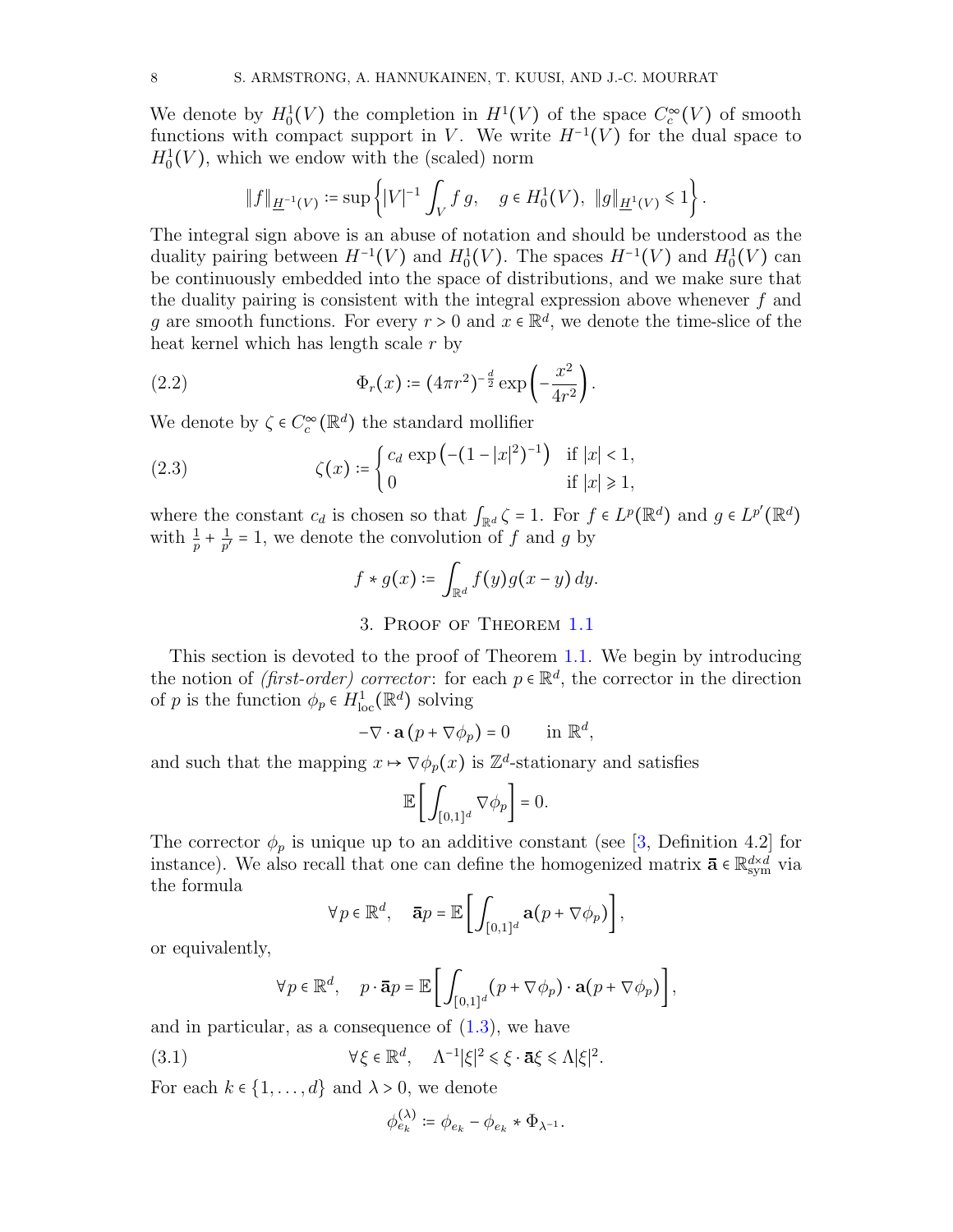A key ingredient in the proof of Theorem [1.1](#page-2-0) is the following quantitative two-scale expansion for the operator  $(\lambda^2 - \nabla \cdot \mathbf{a} \nabla)$ . It is the only input from the quantitative theory of stochastic homogenization used in this paper and it follows from some estimates which can be found in [\[3\]](#page-18-0).

<span id="page-8-0"></span>**Theorem 3.1** (Two-scale expansion and error estimate). For each  $s \in (0, 2)$ , there exists a constant  $C(s, U, \Lambda, \alpha, d) < \infty$  such that, for every  $r \geq 1$ ,  $\lambda \in [r^{-1}, 1]$ , and  $\overline{v} \in H_0^1(U_r) \cap H^2(U_r)$ , defining

<span id="page-8-2"></span>(3.2) 
$$
w \coloneqq \overline{v} + \sum_{k=1}^{d} \phi_{e_k}^{(\lambda)} \partial_{x_k} \overline{v},
$$

we have the estimate

<span id="page-8-3"></span>(3.3) ∥∇ ⋅ (a∇w − a∇v)∥H−<sup>1</sup> (Ur) ⩽ O<sup>s</sup> (C`(λ)∥v∥H<sup>2</sup> (Ur) <sup>+</sup> Cλ <sup>d</sup> <sup>2</sup> ∥v∥H<sup>1</sup> (Ur) ) .

Moreover, for every  $\mu \in [0, \lambda]$  and  $v \in H_0^1(U_r)$  such that

<span id="page-8-5"></span>(3.4) 
$$
\left(\mu^2 - \nabla \cdot \mathbf{a} \nabla\right) v = \left(\mu^2 - \nabla \cdot \mathbf{\bar{a}} \nabla\right) \overline{v},
$$

we have the estimate

<span id="page-8-4"></span>
$$
(3.5) \quad \|v - w\|_{\underline{H}^1(U_r)} + (\mu + r^{-1}) \|v - \overline{v}\|_{\underline{L}^2(U_r)} + (\mu + r^{-1})^2 \|v - \overline{v}\|_{\underline{H}^{-1}(U_r)} \n\leq \mathcal{O}_s \left( C \left( \mu \ell(\lambda) + \lambda^{\frac{d}{2}} \right) \| \overline{v} \|_{\underline{H}^1(U_r)} + C \ell(\lambda)^{\frac{1}{2}} \| \overline{v} \|_{\underline{H}^1(U_r)}^{\frac{1}{2}} \| \overline{v} \|_{\underline{H}^2(U_r)}^{\frac{1}{2}} + C \ell(\lambda) \| \overline{v} \|_{\underline{H}^2(U_r)} \right).
$$

The proof of Theorem [3.1](#page-8-0) follows that of a similar result from Chapter 6 of [\[3\]](#page-18-0). The main difference here is the presence of the zeroth order term with the factor of  $\mu^2$ , which presents no additional difficulty. We begin by recalling the concept of a flux corrector and stating some estimates on the correctors proved in [\[3\]](#page-18-0).

For each  $p \in \mathbb{R}^d$ , we denote the (centered) flux of the corrector  $\phi_p$  by

$$
(\mathbf{g}_{p,i})_{1\leq i\leq d}=\mathbf{g}_p\coloneqq\mathbf{a}(p+\nabla\phi_p)-\mathbf{\bar{a}}p.
$$

Since  $\nabla \cdot \mathbf{g}_p = 0$ , the flux of the corrector admits a representation as the "curl" of some vector potential, by Helmholtz's theorem. This vector potential, the flux corrector, will be useful for the proof of Theorem [3.1.](#page-8-0) For each  $p \in \mathbb{R}^d$ , the vector potential  $(\mathbf{S}_{p,ij})_{1\leq i,j\leq d}$  is a matrix-valued random field with entries in  $H^1_{loc}(\mathbb{R}^d)$ satisfying, for each  $i, j \in \{1, \ldots, d\}$ ,

<span id="page-8-1"></span>
$$
\mathbf{S}_{p,ij} = -\mathbf{S}_{p,ji},
$$

$$
(3.6) \t\t \nabla \cdot \mathbf{S}_p = \mathbf{g}_p,
$$

and such that  $x \mapsto \nabla \mathbf{S}_{p,ij}(x)$  is a stationary random field with mean zero. In [\(3.6\)](#page-8-1), we used the shorthand notation

$$
(\nabla \cdot \mathbf{S}_e)_i \coloneqq \sum_{j=1}^d \partial_{x_j} \mathbf{S}_{e,ij}.
$$

The conditions above do not specify the flux corrector uniquely. One way to "fix the gauge" is to enforce that, for each  $i, j \in \{1, \ldots, d\}$ ,

$$
\Delta \mathbf{S}_{p,ij} = \partial_{x_j} \mathbf{g}_{p,i} - \partial_{x_i} \mathbf{g}_{p,j}.
$$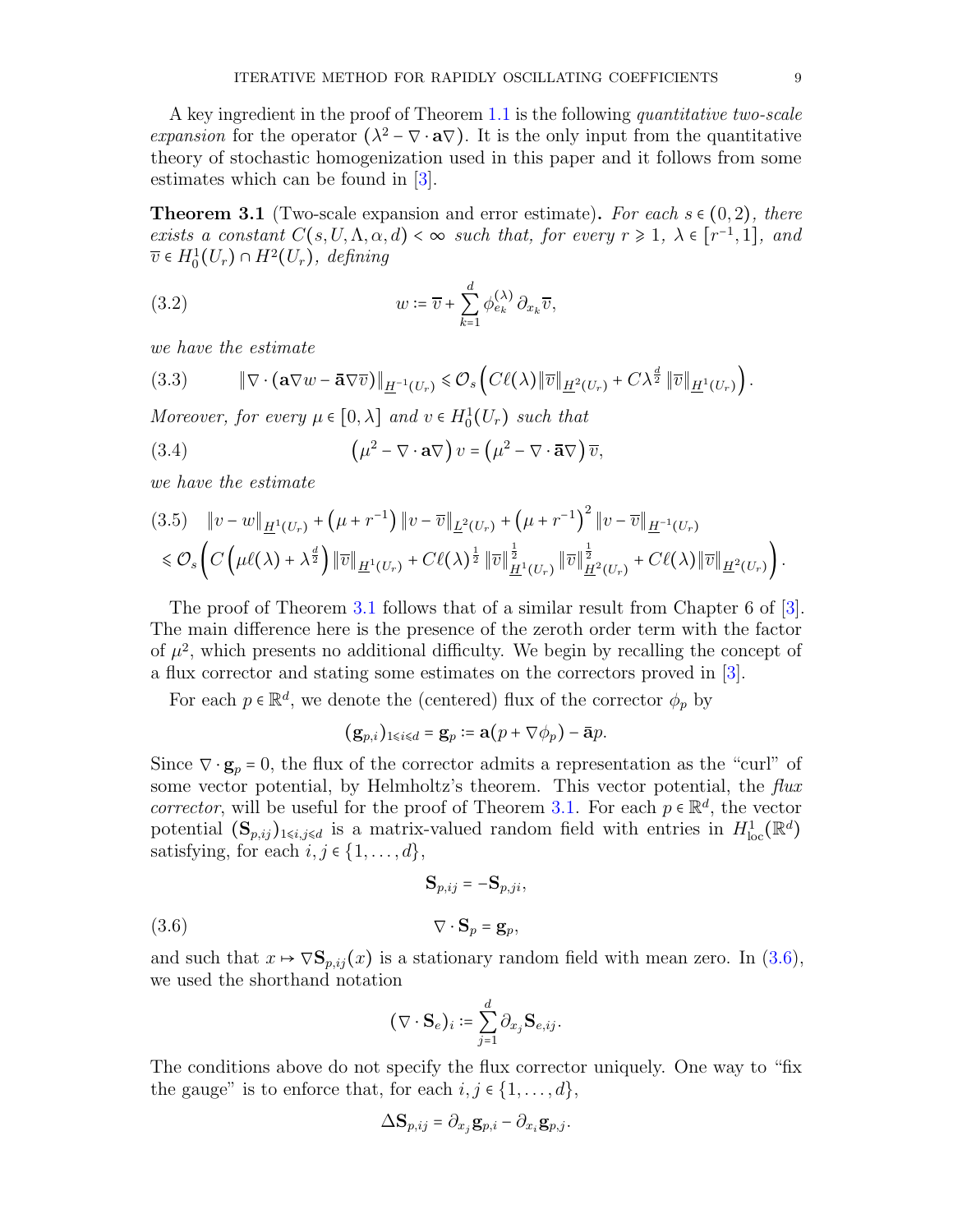This latter choice then defines  $S_{p,ij}$  uniquely, up to the addition of a constant. We refer to [\[3,](#page-18-0) Section 6.1] for more precision on this construction. We set

<span id="page-9-3"></span>(3.7) 
$$
\mathbf{S}_e^{(\lambda)} \coloneqq \mathbf{S}_e - \mathbf{S}_e * \Phi_{\lambda^{-1}}.
$$

The fundamental ingredient for the proof of Theorem [3.1](#page-8-0) is the following proposition, which quantifies the convergence to zero of the spatial averages of the gradients of the correctors.

<span id="page-9-7"></span>**Proposition 3.2** (Corrector estimates). For each  $s \in (0, 2)$ , there exists a constant  $C(s, U, \Lambda, \alpha, d) < \infty$  such that for every  $\lambda \in (0, 1), x \in \mathbb{R}^d$  and  $i, j, k \in \{1, ..., d\},$ 

$$
(3.8) \t |\nabla \phi_{e_k}(x)| \leq \mathcal{O}_s(C),
$$

<span id="page-9-1"></span>(3.9) 
$$
|(\nabla \phi_{e_k} * \Phi_{\lambda^{-1}})(x)| + |(\nabla \mathbf{S}_{e_k, i j} * \Phi_{\lambda^{-1}})(x)| \leq \mathcal{O}_s\left(C\lambda^{\frac{d}{2}}\right),
$$

(3.10) 
$$
\left| \phi_{e_k}^{(\lambda)}(x) \right| + \left| \mathbf{S}_{e_k, ij}^{(\lambda)}(x) \right| = \mathcal{O}_s \left( C \ell(\lambda) \right).
$$

*Proof.* By  $[3, \text{Lemma } 4.4]$  $[3, \text{Lemma } 4.4]$ , we have

<span id="page-9-2"></span><span id="page-9-0"></span>
$$
\|\nabla \phi_{e_k}\|_{L^2(B(0,1))} \leq \mathcal{O}_s(C).
$$

By the assumption of [\(1.2\)](#page-1-0), we can apply standard Schauder estimates, see e.g. [\[20,](#page-19-22) Theorems 3.1 and 3.8], to deduce [\(3.8\)](#page-9-0). The estimates in [\(3.9\)](#page-9-1) are proved in [\[3,](#page-18-0) Theorem 4.9 and Proposition 6.2]. The estimates in [\(3.10\)](#page-9-2) also follow from [\[3,](#page-18-0) Theorem 4.9 and Proposition 6.2, combined with the assumption of  $(1.2)$  and the Schauder estimate in [\[20,](#page-19-22) Corollary 3.2 and Theorem 3.8].

In the next lemma, we provide a convenient representation of  $\nabla \cdot \mathbf{a} \nabla w$  in terms of the correctors.

<span id="page-9-5"></span>**Lemma 3.3.** Let  $\lambda > 0$ ,  $\overline{v} \in H^1(U_r)$ , and let  $w \in H^1(U_r)$  be defined by [\(3.2\)](#page-8-2). Then  $\nabla \cdot (\mathbf{a} \nabla w - \mathbf{\bar{a}} \nabla \overline{v}) = \nabla \cdot \mathbf{F},$ 

where the *i*-th component of the vector field  $\bf{F}$  is given by

<span id="page-9-6"></span>
$$
(3.11) \quad \mathbf{F}_{i} \coloneqq \sum_{j,k=1}^{d} \left( \mathbf{a}_{ij} \phi_{e_{k}}^{(\lambda)} - \mathbf{S}_{e_{k},ij}^{(\lambda)} \right) \partial_{x_{j}} \partial_{x_{k}} \overline{v} + \sum_{j,k=1}^{d} \left( \mathbf{a}_{ij} \left( \partial_{x_{j}} \phi_{e_{k}} \ast \Phi_{\lambda^{-1}} \right) + \partial_{x_{j}} \mathbf{S}_{e,ij} \ast \Phi_{\lambda^{-1}} \right) \partial_{x_{k}} \overline{v}.
$$

*Proof.* The argument is very similar to that for  $[3, \text{ Lemma } 6.6]$  $[3, \text{ Lemma } 6.6]$ , the main difference being that the definition of  $\phi_{e_k}^{(\lambda)}$  is slightly different from that of  $\phi_{e_k}^{\varepsilon}$  there. We recall the argument here for the reader's convenience. Observe that, for each  $j \in \{1, \ldots, d\}$ ,

<span id="page-9-4"></span>
$$
(3.12) \qquad \partial_{x_j} w = \sum_{k=1}^d \left( \left( \delta_{jk} + \partial_{x_j} \phi_{e_k} \right) \partial_{x_k} \overline{v} - \left( \partial_{x_j} \phi_{e_k} \ast \Phi_{\lambda^{-1}} \right) \partial_{x_k} \overline{v} + \phi_{e_k}^{(\lambda)} \partial_{x_j} \partial_{x_k} \overline{v} \right).
$$

We start by studying the contribution of the first summand. By  $(3.6)$  and  $(3.7)$ , we have, for every  $i, k \in \{1, \ldots, d\},\$ 

$$
\sum_{j=1}^d \partial_{x_j} \mathbf{S}^{(\lambda)}_{e_k, ij} = \sum_{j=1}^d \left( \mathbf{a}_{ij} \left( \delta_{jk} + \partial_{x_j} \phi_{e_k} \right) - \overline{\mathbf{a}}_{ij} \delta_{jk} - \partial_{x_j} \mathbf{S}_{e_k, ij} \ast \Phi_{\lambda^{-1}} \right).
$$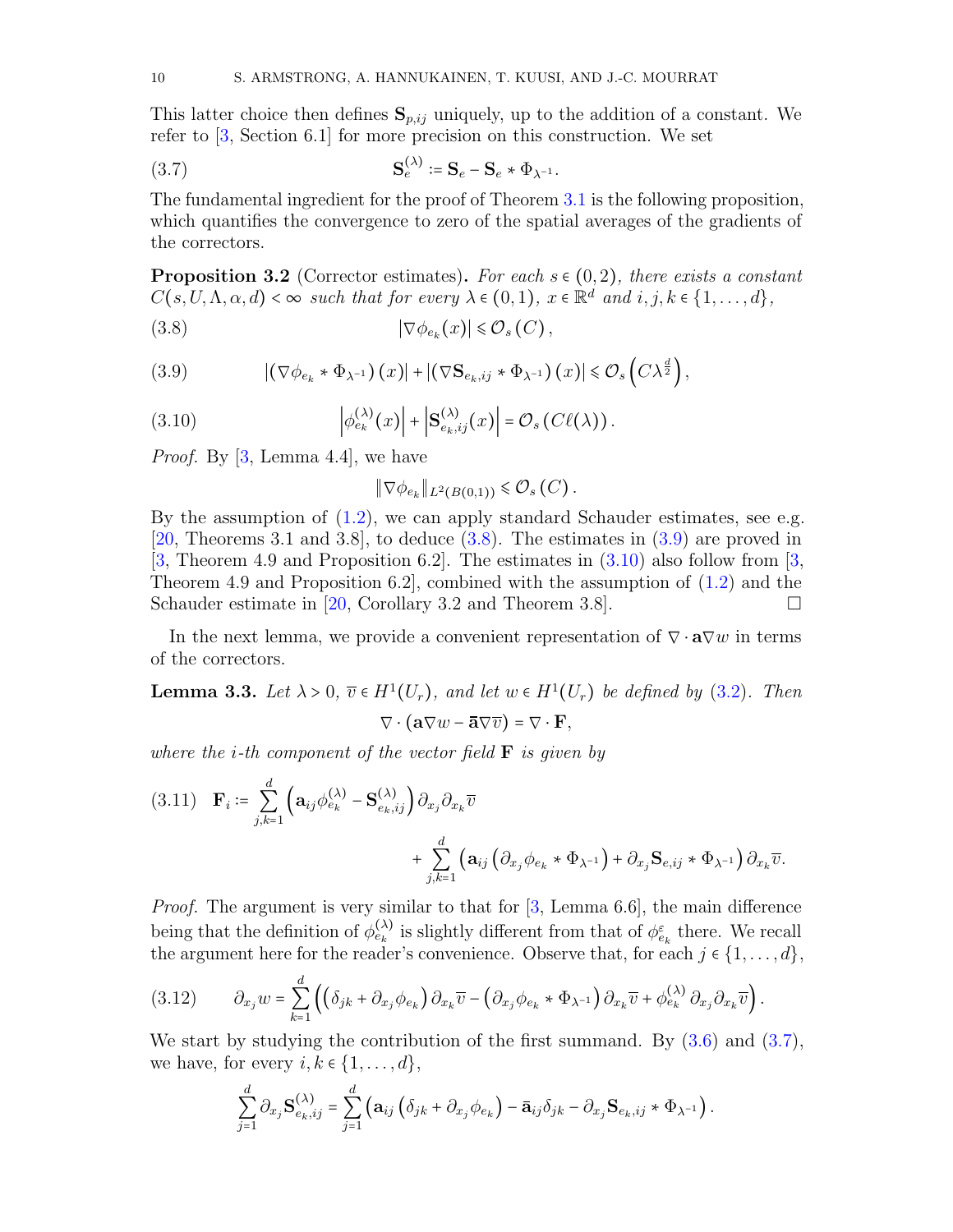We deduce that, for each  $i \in \{1, \ldots, d\}$ ,

$$
(3.13)\quad \sum_{j,k=1}^d \mathbf{a}_{ij} \left( \delta_{jk} + \partial_{x_j} \phi_{e_k} \right) \partial_{x_k} \overline{v} = \sum_{j,k=1}^d \left( \mathbf{\bar{a}}_{ij} \delta_{jk} + \partial_{x_j} \mathbf{S}^{(\lambda)}_{e_k,ij} + \partial_{x_j} \mathbf{S}_{e_k,ij} * \Phi_{\lambda^{-1}} \right) \partial_{x_k} \overline{v},
$$

and thus

$$
\sum_{i,j,k=1}^d \partial_{x_i} \left( \mathbf{a}_{ij} \left( \delta_{jk} + \partial_{x_j} \phi_{e_k} \right) \partial_{x_k} \overline{v} \right) = \nabla \cdot \overline{\mathbf{a}} \nabla \overline{v} \n+ \sum_{i,j,k=1}^d \partial_{x_i} \left( \partial_{x_j} \mathbf{S}^{(\lambda)}_{e_k,ij} \partial_{x_k} \overline{v} \right) + \sum_{i,j,k=1}^d \partial_{x_i} \left( \left( \partial_{x_j} \mathbf{S}_{e_k,ij} \ast \Phi_{\lambda^{-1}} \right) \partial_{x_k} \overline{v} \right).
$$

By the skew-symmetry of  $S_e^{(\lambda)}$ , we have

$$
0 = \sum_{i,j,k=1}^d \partial_{x_i} \partial_{x_j} \left( \mathbf{S}_{e_k,ij}^{(\lambda)} \partial_{x_k} \overline{v} \right)
$$
  
= 
$$
\sum_{i,j,k=1}^d \partial_{x_i} \left( \partial_{x_j} \mathbf{S}_{e_k,ij}^{(\lambda)} \partial_{x_k} \overline{v} \right) + \sum_{i,j,k=1}^d \partial_{x_i} \left( \mathbf{S}_{e_k,ij}^{(\lambda)} \partial_{x_j} \partial_{x_k} \overline{v} \right),
$$

and thus

$$
\sum_{i,j,k=1}^d \partial_{x_i} \left( \mathbf{a}_{ij} \left( \delta_{jk} + \partial_{x_j} \phi_{e_k} \right) \partial_{x_k} \overline{v} \right) = \nabla \cdot \overline{\mathbf{a}} \nabla \overline{v} \n- \sum_{i,j,k=1}^d \partial_{x_i} \left( \mathbf{S}_{e_k,ij}^{(\lambda)} \partial_{x_j} \partial_{x_k} \overline{v} \right) + \sum_{i,j,k=1}^d \partial_{x_i} \left( \left( \partial_{x_j} \mathbf{S}_{e_k,ij} \ast \Phi_{\lambda^{-1}} \right) \partial_{x_k} \overline{v} \right).
$$

Recalling  $(3.12)$ , we obtain the announced result.

We next present the proof of Theorem 3.1, which can be compared to the one of 
$$
[3, \text{ Theorem 6.9}].
$$

*Proof of Theorem [3.1.](#page-8-0)* We will proceed by proving first  $(3.3)$ , and then the  $H<sup>1</sup>$ ,  $L<sup>2</sup>$ and  $H^{-1}$  estimates appearing in [\(3.5\)](#page-8-4), in this order. We decompose the arguments into seven steps.

Step 1. We prove  $(3.3)$ . In view of Lemma [3.3,](#page-9-5) it suffices to show that, for the vector field  $\bf{F}$  defined in  $(3.11)$ ,

$$
(3.14) \t\t\t \t\t\t \t\t\t \mathbb{F}\|_{\underline{L}^2(U_r)} \leq \mathcal{O}_s\left(C\ell(\lambda)\|\overline{v}\|_{\underline{H}^2(U_r)} + C\lambda^{\frac{d}{2}}\|\overline{v}\|_{\underline{H}^1(U_r)}\right).
$$

We estimate each of the terms appearing in the definition of **F**. By Proposition [3.2](#page-9-7) and  $(2.1)$ , we have, for every  $i, j, k \in \{1, \ldots, d\}$ ,

<span id="page-10-0"></span>
$$
\left\| \left( \mathbf{a}_{ij} \phi_{e_k}^{(\lambda)} - \mathbf{S}_{e_k, ij}^{(\lambda)} \right) \partial_{x_j} \partial_{x_k} \overline{v} \right\|_{\underline{L}^2(U_r)} \leq \mathcal{O}_s \left( C\ell(\lambda) \|\overline{v}\|_{\underline{H}^2(U_r)} \right),
$$

as well as

$$
\left\|\left(\mathbf{a}_{ij}\left(\partial_{x_j}\phi_{e_k}\ast\Phi_{\lambda^{-1}}\right)+\partial_{x_j}\mathbf{S}_{e,ij}\ast\Phi_{\lambda^{-1}}\right)\partial_{x_k}\overline{v}\right\|_{\underline{L}^2(U_r)}\leqslant\mathcal{O}_s\left(C\lambda^{\frac{d}{2}}\|\overline{v}\|_{\underline{H}^1(U_r)}\right),
$$

and thus [\(3.14\)](#page-10-0) follows.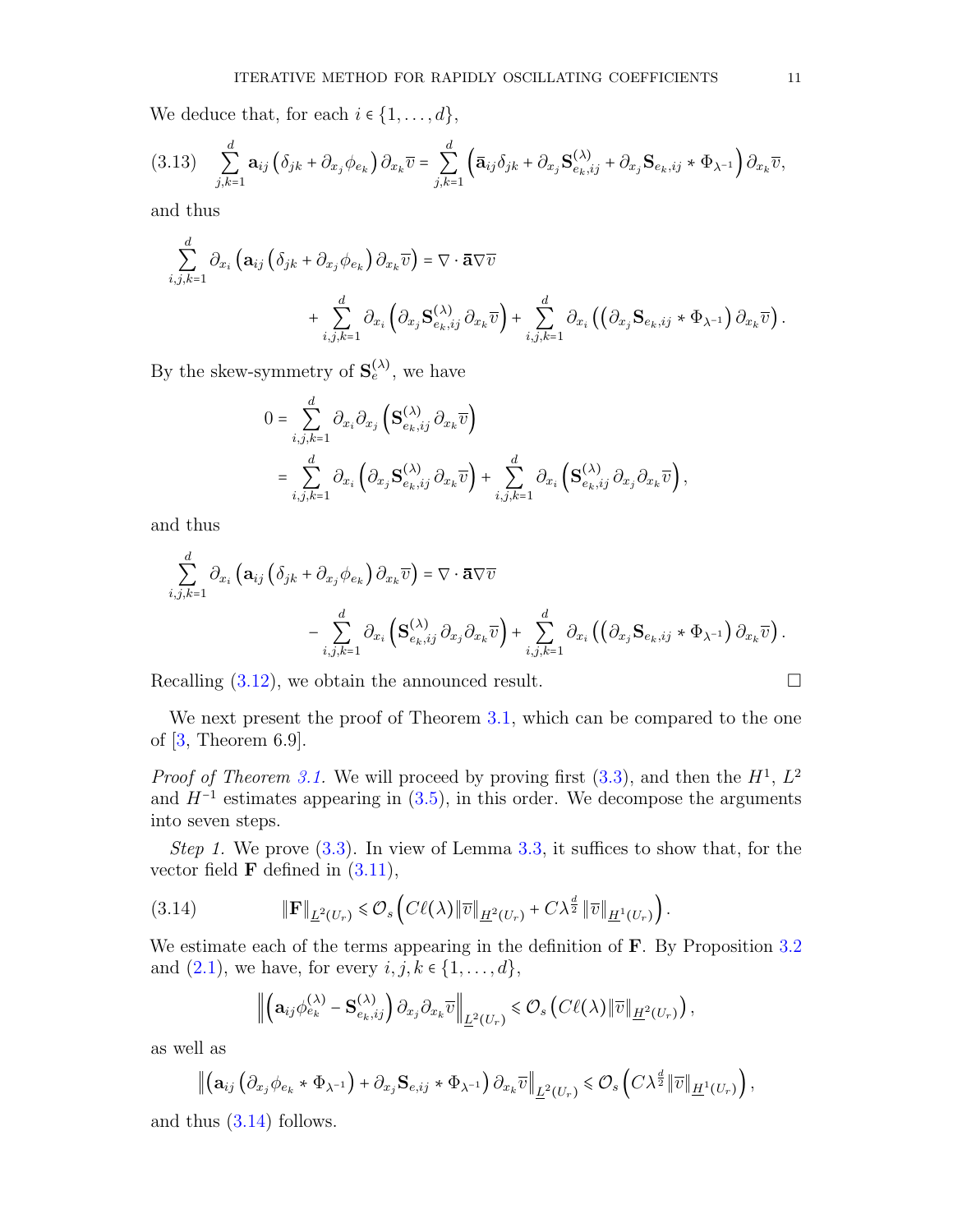Step 2. In order to show  $(3.5)$ , we first need to evaluate the contribution of a boundary layer. For every  $\ell \geq 0$ , we write  $\zeta_{\ell} \coloneqq \ell^{-d} \zeta(\ell^{-1} \cdot)$  (recall the definition of  $\zeta$ in [\(2.3\)](#page-7-1)) and

$$
(3.15) \t\t\t U_{r,\ell} \coloneqq \{x \in U_r \; : \; \text{dist}(x, \partial U_r) > \ell\}.
$$

With the definition of  $\ell(\lambda)$  given in [\(1.5\)](#page-2-2), we set

<span id="page-11-5"></span>
$$
T \coloneqq \left(\mathbf{1}_{\mathbb{R}^d \setminus U_{r,2\ell(\lambda)}} * \zeta_{\ell(\lambda)}\right) \sum_{k=1}^d \phi_{e_k}^{(\lambda)} \partial_{x_k} \overline{v}.
$$

We will use the function  $T$  as a test function for an upper bound on the size of the actual boundary layer in the next step. In this step, we show that there exists  $C(s, U, \Lambda, \alpha, d) < \infty$  such that

<span id="page-11-1"></span>
$$
(3.16) \t\t\t \|\nabla T\|_{\underline{L}^{2}(U_{r})} \leq \mathcal{O}_{s}\left(C\,\ell(\lambda)^{\frac{1}{2}}\,\|\overline{v}\|_{\underline{H}^{1}(U_{r})}^{\frac{1}{2}}\,\|\overline{v}\|_{\underline{H}^{2}(U_{r})}^{\frac{1}{2}} + C\ell(\lambda)\|\overline{v}\|_{\underline{H}^{2}(U_{r})}\right)
$$

and

$$
(3.17) \t\t\t\t \|T\|_{\underline{L}^{2}(U_{r})} \leq \mathcal{O}_{s}\left(C\,\ell(\lambda)^{\frac{3}{2}}\,\|\overline{v}\|_{\underline{H}^{1}(U_{r})}^{\frac{1}{2}}\,\|\overline{v}\|_{\underline{H}^{2}(U_{r})}^{\frac{1}{2}}\right).
$$

By the chain rule,

<span id="page-11-2"></span>
$$
\|\nabla T\|_{L^2(U_r)} \leq C \sum_{k=1}^d \left\| \left( \frac{|\nabla \overline{v}|}{\ell(\lambda)} + |\nabla^2 \overline{v}| \right) \left| \phi_{e_k}^{(\lambda)} \right| + |\nabla \overline{v}| \left| \nabla \phi_{e_k}^{(\lambda)} \right| \right\|_{L^2(U_r \smallsetminus U_{r,3\ell(\lambda)})}.
$$

By Proposition  $3.2$  and  $(2.1)$ , we have

<span id="page-11-3"></span>
$$
\left\| |\nabla^2 \overline{v}| \left| \phi_{e_k}^{(\lambda)} \right| \right\|_{L^2(U_r \setminus U_{r,3\ell(\lambda)})} \leq \mathcal{O}_s \left( C\ell(\lambda) \|\nabla^2 \overline{v}\|_{L^2(U_r)} \right).
$$

Similarly,

$$
(3.18) \t\t \t\t \left\| \frac{\nabla \overline{v}}{\ell(\lambda)} \left| \phi_{e_k}^{(\lambda)} \right| \right\|_{L^2(U_r \setminus U_{r,3\ell(\lambda)})} \leq \mathcal{O}_s\left(C \|\nabla \overline{v}\|_{L^2(U_r \setminus U_{r,3\ell(\lambda)})}\right),
$$

and by Proposition [A.1,](#page-18-8)

$$
(3.19) \t\t\t \|\nabla \overline{v}\|_{L^{2}(U_{r}\setminus U_{r,3\ell(\lambda)})}\leq C\,\ell(\lambda)^{\frac{1}{2}}\,r^{\frac{d}{2}}\,\|\overline{v}\|_{\underline{H}^{1}(U_{r})}^{\frac{1}{2}}\,\|\overline{v}\|_{\underline{H}^{2}(U_{r})}^{\frac{1}{2}}.
$$

Finally, using again Proposition  $3.2$  and  $(2.1)$ , we have

<span id="page-11-0"></span>
$$
\left\| |\nabla \overline{v}| \left| \nabla \phi_{e_k}^{(\lambda)} \right| \right\|_{L^2(U_r \setminus U_{r,3\ell(\lambda)})} \leq \mathcal{O}_s \left( C \| \nabla \overline{v} \|_{L^2(U_r \setminus U_{r,3\ell(\lambda)})} \right),
$$

and we can appeal once more to [\(3.19\)](#page-11-0) to estimate the norm of  $\nabla \overline{v}$  on the right side above. This completes the proof of  $(3.16)$ . The estimate  $(3.17)$  follows from [\(3.18\)](#page-11-3) and [\(3.19\)](#page-11-0).

Step 3. We now evaluate the size of the boundary layer  $b \in H^1(U_r)$  defined as the solution of

<span id="page-11-4"></span>(3.20) 
$$
\begin{cases} \left(\mu^2 - \nabla \cdot \mathbf{a} \nabla\right) b = 0 & \text{in } U_r, \\ b = \sum_{k=1}^d \phi_{e_k}^{(\lambda)} \partial_{x_k} \overline{v} & \text{on } \partial U_r. \end{cases}
$$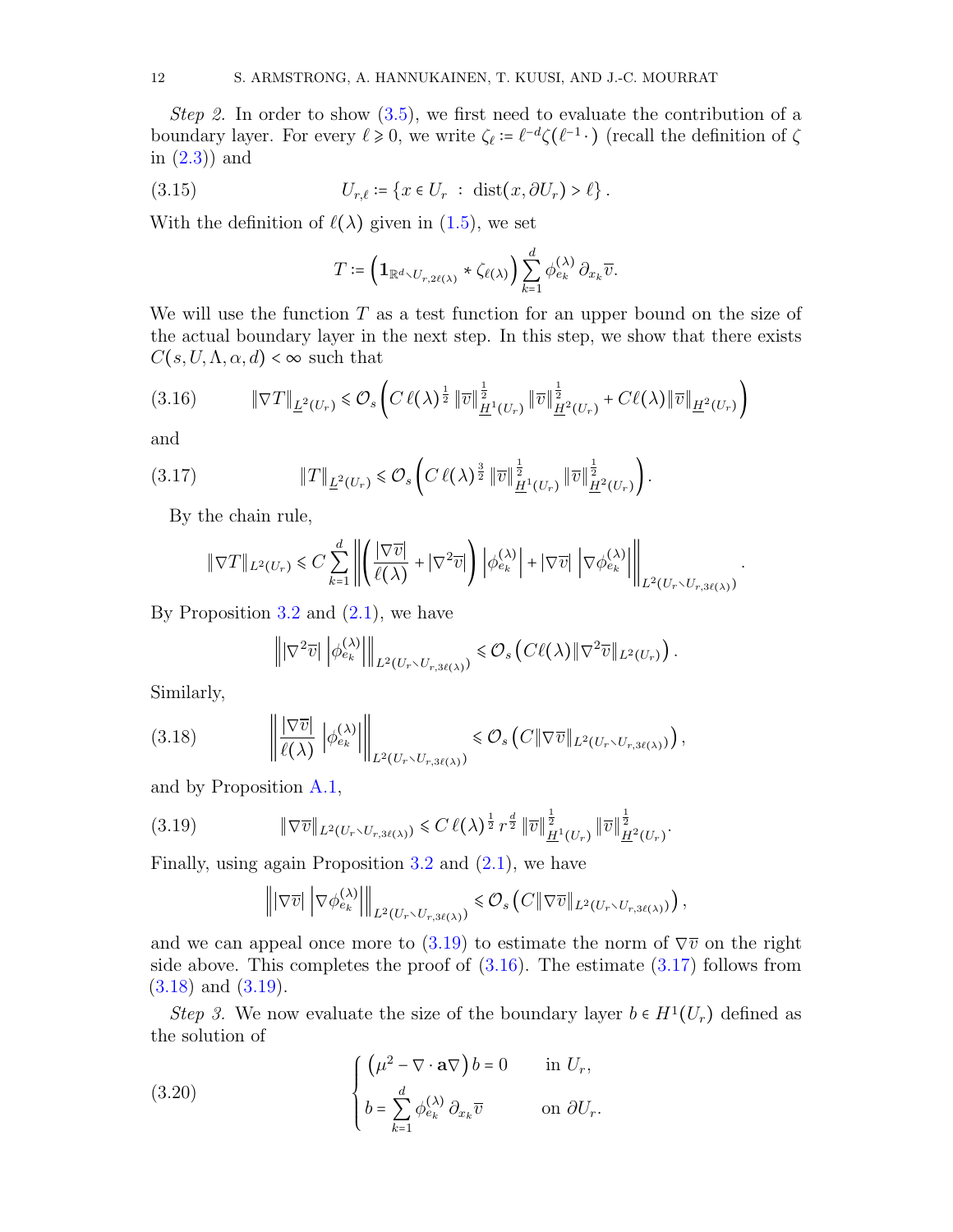Since T and b share the same boundary condition on  $\partial U_r$ , by the variational formulation of  $(3.20)$ , we have

$$
\int_{U_r} \left( \mu^2 b^2 + \nabla b \cdot \mathbf{a} \nabla b \right) \leq \int_{U_r} \left( \mu^2 T^2 + \nabla T \cdot \mathbf{a} \nabla T \right).
$$

By the result of the previous step, we thus obtain, for every  $\mu \in [0, \lambda]$ ,

<span id="page-12-1"></span>
$$
(3.21) \quad \mu \|b\|_{\underline{L}^2(U_r)} + \|\nabla b\|_{\underline{L}^2(U_r)} \leq \mathcal{O}_s \left( C\,\ell(\lambda)^{\frac{1}{2}} \|\overline{v}\|_{\underline{H}^1(U_r)}^{\frac{1}{2}} \|\overline{v}\|_{\underline{H}^2(U_r)}^{\frac{1}{2}} + C\ell(\lambda) \|\overline{v}\|_{\underline{H}^2(U_r)} \right).
$$

Step 4. We are now prepared to prove that

<span id="page-12-2"></span>
$$
(3.22) \quad \|\nabla(v-w)\|_{\underline{L}^{2}(U_{r})} + \mu\|v-w\|_{\underline{L}^{2}(U_{r})} \n\leq \mathcal{O}_{s}\left(C\left(\mu\ell(\lambda)+\lambda^{\frac{d}{2}}\right)\|\overline{v}\|_{\underline{H}^{1}(U_{r})} + C\ell(\lambda)^{\frac{1}{2}}\|\overline{v}\|_{\underline{H}^{1}(U_{r})}^{\frac{1}{2}}\|\overline{v}\|_{\underline{H}^{2}(U_{r})}^{\frac{1}{2}} + C\ell(\lambda)\|\overline{v}\|_{\underline{H}^{2}(U_{r})}\right).
$$

For concision, we define

<span id="page-12-0"></span>
$$
\mathcal{X}_1 \coloneqq \| - \nabla \cdot (\mathbf{\bar{a}} \nabla \overline{v} - \mathbf{a} \nabla w) \|_{\underline{H}^{-1}(U_r)},
$$

and recall that, by  $(3.3)$ ,

(3.23) 
$$
\mathcal{X}_1 \leq \mathcal{O}_s \left( C\ell(\lambda) \| \overline{v} \|_{\underline{H}^2(U_r)} + C\lambda^{\frac{d}{2}} \| \overline{v} \|_{\underline{H}^1(U_r)} \right).
$$

Moreover, by  $(3.4)$  and  $(3.20)$ ,

$$
-\nabla \cdot (\overline{\mathbf{a}} \nabla \overline{v} - \mathbf{a} \nabla w) = -\nabla \cdot \mathbf{a} \nabla (v - w) + \mu^2 (v - \overline{v})
$$
  
=  $-\nabla \cdot \mathbf{a} \nabla (v - w + b) + \mu^2 (v - \overline{v} + b).$ 

Since  $v - w + b \in H_0^1(U_r)$ , we deduce that

$$
|U_r|^{-1} \int_{U_r} \left( \nabla (v - w + b) \cdot \mathbf{a} \nabla (v - w + b) + \mu^2 (v - w + b)(v - \overline{v} + b) \right) \le \mathcal{X}_1 \|\nabla (v - w + b)\|_{\underline{L}^2(U_r)},
$$

and by the uniform ellipticity of **a** and Hölder's inequality,

$$
\begin{aligned} &\|\nabla(v-w+b)\|_{\underline{L}^2(U_r)}^2+\mu^2\|v-w+b\|_{\underline{L}^2(U_r)}^2\\&\leq C\mathcal{X}_1\|\nabla(v-w+b)\|_{\underline{L}^2(U_r)}+\mu^2\|w-\overline{v}\|_{\underline{L}^2(U_r)}\|v-w+b\|_{\underline{L}^2(U_r)}. \end{aligned}
$$

Using Proposition  $3.2$  and  $(2.1)$ , we verify that

<span id="page-12-3"></span>(3.24) 
$$
\|w - \overline{v}\|_{\underline{L}^2(U_r)} \leq \mathcal{O}_s\left(C\ell(\lambda)\|\overline{v}\|_{\underline{H}^1(U_r)}\right).
$$

Combining these two estimates with [\(3.23\)](#page-12-0) and Young's inequality, we obtain that

$$
\begin{aligned} \|\nabla(v - w + b)\|_{\underline{L}^2(U_r)} + \mu \|v - w + b\|_{\underline{L}^2(U_r)} \\ &\leq \mathcal{O}_s\left(C\left(\mu\ell(\lambda) + \lambda^{\frac{d}{2}}\right) \|\overline{v}\|_{\underline{H}^1(U_r)} + C\ell(\lambda) \|\overline{v}\|_{\underline{H}^2(U_r)}\right). \end{aligned}
$$

An application of  $(3.21)$  then yields the announced estimate  $(3.22)$ .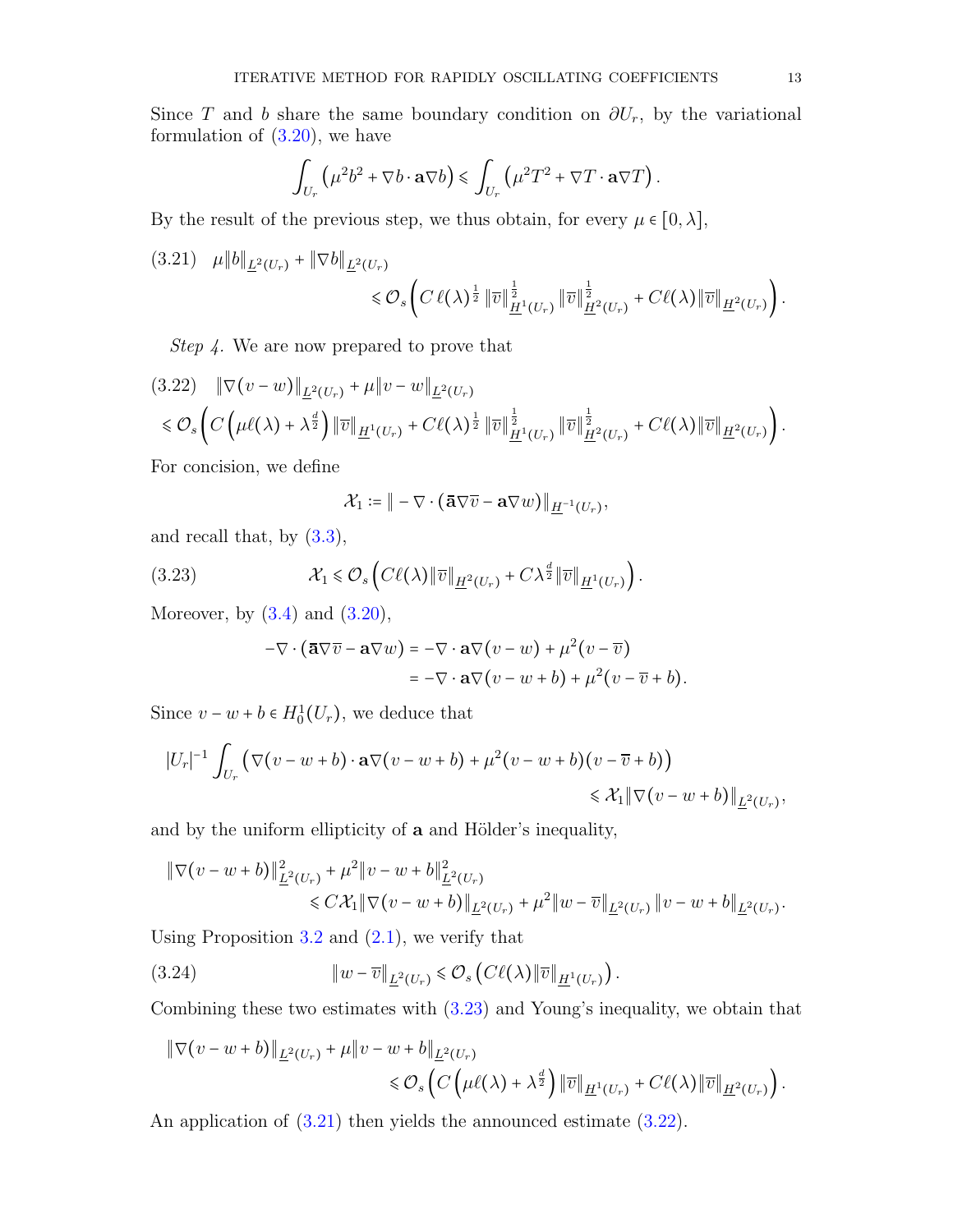Step 5. In this step, we complete the proof of the fact that  $||v - w||_{\underline{H}^{1}(U_{r})}$  is bounded by the right side of  $(3.5)$ . In view of  $(3.22)$ , it suffices to show that

<span id="page-13-0"></span>
$$
(3.25) \t r^{-1} \|v - w\|_{\underline{L}^2(U_r)} \leq \mathcal{O}_s \left( C \left( \mu \ell(\lambda) + \lambda^{\frac{d}{2}} \right) \| \overline{v} \|_{\underline{H}^1(U_r)} + C \ell(\lambda)^{\frac{1}{2}} \| \overline{v} \|_{\underline{H}^1(U_r)}^{\frac{1}{2}} \| \overline{v} \|_{\underline{H}^2(U_r)}^{\frac{1}{2}} + C \ell(\lambda) \| \overline{v} \|_{\underline{H}^2(U_r)} \right).
$$

By  $(3.16)$  and  $(3.22)$ , we have

$$
\|\nabla(v-w+T)\|_{\underline{L}^2(U_r)}\n\leq \mathcal{O}_s\left(C\left(\mu\ell(\lambda)+\lambda^{\frac{d}{2}}\right)\|\overline{v}\|_{\underline{H}^1(U_r)}+C\ell(\lambda)^{\frac{1}{2}}\|\overline{v}\|_{\underline{H}^1(U_r)}^{\frac{1}{2}}\|\overline{v}\|_{\underline{H}^2(U_r)}^{\frac{1}{2}}+C\ell(\lambda)\|\overline{v}\|_{\underline{H}^2(U_r)}\right).
$$

The estimate  $(3.25)$  then follows by the Poincaré inequality and  $(3.17)$ .

Step 6. We now complete the proof that  $(\mu + r^{-1}) || v - \overline{v} ||_{\underline{L}^2(U_r)}$  is bounded by the right side of [\(3.5\)](#page-8-4). For  $\mu \ge r^{-1}$ , the result follows from [\(3.22\)](#page-12-2) and [\(3.24\)](#page-12-3), while  $\mu \leq r^{-1}$ , it follows from [\(3.5\)](#page-8-4) and [\(3.24\)](#page-12-3).

Step 7. We finally complete the proof of  $(3.5)$  by showing the estimate for the  $H^{-1}$  norm of  $v - \overline{v}$ . If  $\mu \leq r^{-1}$ , then the conclusion is immediate from the estimate on the  $L^2$  norm of  $v - \overline{v}$ , by scaling. Otherwise, by the equations for v and  $\overline{v}$ , we have

$$
\mu^2(v-\overline{v})=\nabla\cdot(\mathbf{a}\nabla v-\overline{\mathbf{a}}\nabla\overline{v}),
$$

and moreover,

$$
\|\nabla \cdot (\mathbf{a}\nabla v - \overline{\mathbf{a}}\nabla \overline{v})\|_{\underline{H}^{-1}(U_r)}\n\leq \|\nabla \cdot (\mathbf{a}\nabla w - \overline{\mathbf{a}}\nabla \overline{v})\|_{\underline{H}^{-1}(U_r)} + \|\nabla \cdot (\mathbf{a}\nabla v - \mathbf{a}\nabla w)\|_{\underline{H}^{-1}(U_r)}\n\leq \|\nabla \cdot (\mathbf{a}\nabla w - \overline{\mathbf{a}}\nabla \overline{v})\|_{\underline{H}^{-1}(U_r)} + C \|\nabla v - \nabla w\|_{\underline{L}^2(U_r)}.
$$

The terms on the right side above have been estimated in  $(3.3)$  and  $(3.22)$  respectively, so the proof is complete.

We next give the proof of the main result.

*Proof of Theorem [1.1.](#page-2-0)* Let  $u, v, u_0, \overline{u}, \widetilde{u} \in H^1(U_r)$  be as in the statement of Theorem [1.1.](#page-2-0) We first show the a priori estimates

(3.26) λ∥u0∥<sup>L</sup> 2 (Ur) + ∥∇u0∥<sup>L</sup> 2 (Ur) ⩽ C∥u − v∥H<sup>1</sup> (Ur) ,

and

(3.27) 
$$
\|\overline{u}\|_{\underline{H}^1(U_r)} + \lambda^{-1} \|\overline{u}\|_{\underline{H}^2(U_r)} \leq C \|u - v\|_{\underline{H}^1(U_r)}.
$$

By the variational formulation of the equation for  $u_0 \in H_0^1(U_r)$ , we have

<span id="page-13-2"></span><span id="page-13-1"></span>
$$
\int_{U_r} \left( \lambda^2 u_0^2 + \nabla u_0 \cdot \mathbf{a} \nabla u_0 \right) = \int_{U_r} \nabla u_0 \cdot \mathbf{a} \nabla (u - v).
$$

By Hölder's and Young's inequalities and the uniform ellipticity of  $a$ , we get  $(3.26)$ . Using the equation [\(1.8\)](#page-3-2) satisfied by  $\overline{u} \in H_0^1(U_r)$  and the estimate [\(3.26\)](#page-13-1), we deduce

$$
\|\nabla \overline{u}\|_{\underline{L}^2(U_r)} \leq C \|\nabla (u - v - u_0)\|_{\underline{L}^2(U_r)}
$$
  

$$
\leq C \|\nabla (u - v)\|_{\underline{L}^2(U_r)}.
$$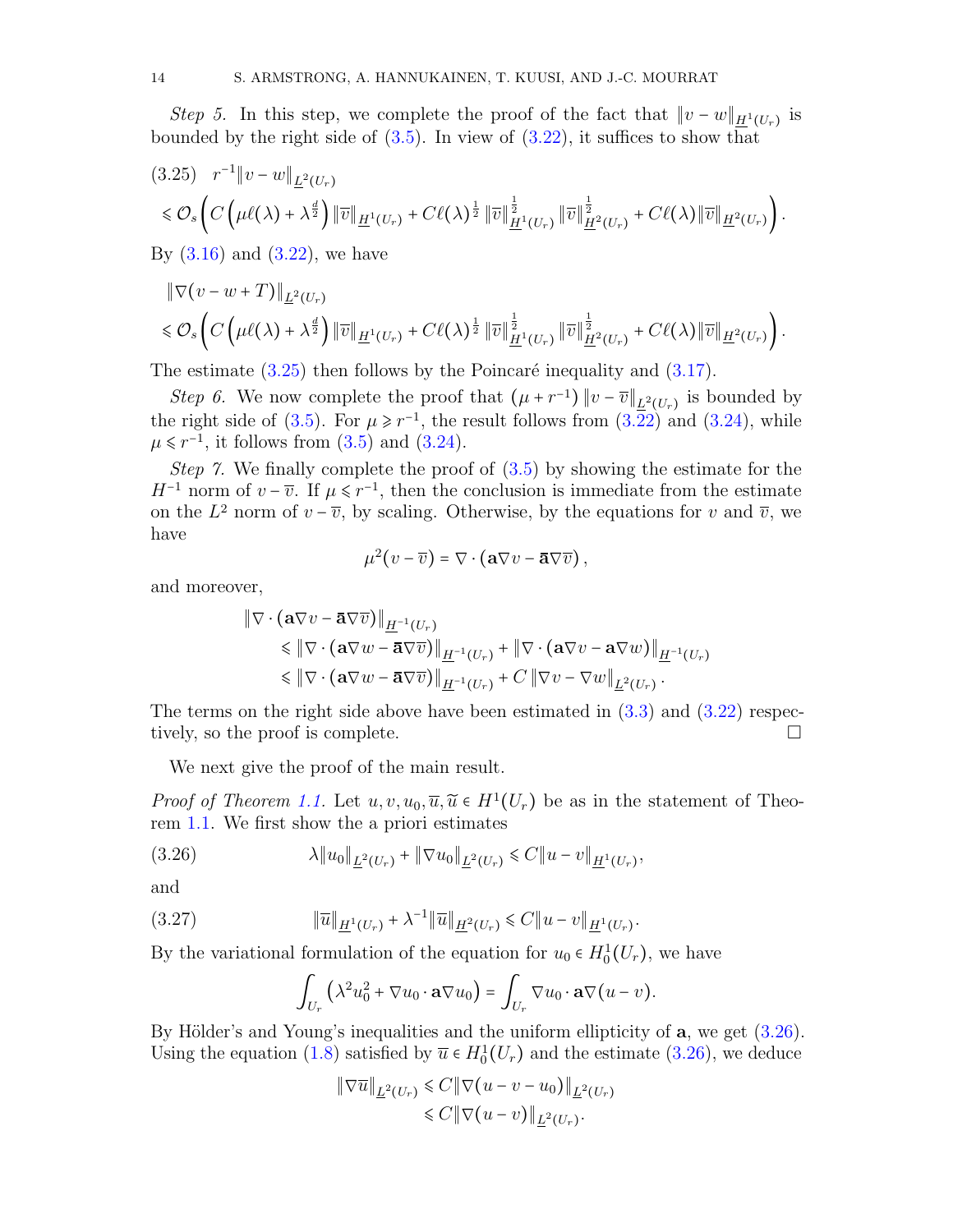By Proposition [A.2](#page-18-9) and the  $L^2$  estimate in  $(3.26)$ , we also have

$$
\|\overline{u}\|_{\underline{H}^{2}(U_{r})} \leq C\lambda^{2} \|u_{0}\|_{\underline{L}^{2}(U_{r})} \leq C\lambda \|u-v\|_{\underline{H}^{1}(U_{r})},
$$

as announced in [\(3.27\)](#page-13-2).

We now introduce the two-scale expansion

$$
w \coloneqq \overline{u} + \sum_{k=1}^d \phi_{e_k}^{(\lambda)} \, \partial_{x_k} \overline{u}.
$$

Using the equation for  $\bar{u}$  in [\(1.8\)](#page-3-2) and Theorem [3.1](#page-8-0) with  $\mu = 0$ , we obtain

$$
\|v+u_0+w-u\|_{\underline{H}^1(U_r)}\leq \mathcal{O}_s\left(C\lambda^{\frac{d}{2}}\|\overline{u}\|_{\underline{H}^1(U_r)}+C\ell(\lambda)^{\frac{1}{2}}\|\overline{u}\|_{\underline{H}^1(U_r)}^{\frac{1}{2}}\|\overline{u}\|_{\underline{H}^2(U_r)}^{\frac{1}{2}}+C\ell(\lambda)\|\overline{u}\|_{\underline{H}^2(U_r)}\right),
$$

and thus, by  $(3.27)$ ,

$$
(3.28) \t\t\t ||v + u_0 + w - u||_{\underline{H}^1(U_r)} \leq \mathcal{O}_s \left( C\ell(\lambda)^{\frac{1}{2}} \lambda^{\frac{1}{2}} ||u - v||_{\underline{L}^2(U_r)} \right).
$$

In order to complete the proof of Theorem [1.1,](#page-2-0) there remains to estimate the  $H<sup>1</sup>$ norm of  $w - \tilde{u}$ . By the equation for  $\tilde{u}$ , Theorem [3.1](#page-8-0) and [\(3.27\)](#page-13-2), we have

$$
\|w - \widetilde{u}\|_{\underline{H}^1(U_r)}
$$
\n
$$
\leq \mathcal{O}_s \Bigg( C \Big( \lambda \ell(\lambda) + \lambda^{\frac{d}{2}} \Big) \|\overline{u}\|_{\underline{H}^1(U_r)}
$$
\n
$$
+ C\ell(\lambda)^{\frac{1}{2}} \|\overline{u}\|_{\underline{H}^1(U_r)}^{\frac{1}{2}} \|\overline{u}\|_{\underline{H}^2(U_r)}^{\frac{1}{2}} + C\ell(\lambda) \|\overline{u}\|_{\underline{H}^2(U_r)} \Bigg)
$$
\n
$$
\leq \mathcal{O}_s \Big( C\ell(\lambda)^{\frac{1}{2}} \lambda^{\frac{1}{2}} \|u - v\|_{\underline{H}^1(U_r)} \Big),
$$
\nas desired.

<span id="page-14-0"></span>

#### 4. Numerical results

In this section, we report on numerical tests demonstrating the performance of the iterative method described in Theorem [1.1.](#page-2-0) The code used in the tests can be consulted at

## [https://github.com/ahannuka/homo\\_mg](https://github.com/ahannuka/homo_mg)

Throughout this section, we consider a two-dimensional *random checkerboard* coefficient field  $x \mapsto a(x)$ , which is defined as follows: we give ourselves a family  $(b(z))_{z\in\mathbb{Z}^2}$  of independent random variables such that for every  $z\in\mathbb{Z}^2$ ,

$$
\mathbb{P}\left[b(z)=1\right]=\mathbb{P}\left[b(z)=9\right]=\frac{1}{2}
$$

.

We then set, for every  $x \in z + [0, 1)^2$ ,

$$
\mathbf{a}(x)\coloneqq b(z)I_2,
$$

where  $I_2$  denotes the 2-by-2 identity matrix. For this particular coefficient field, the homogenized matrix can be computed analytically as  $\bar{a} = 3I_2$  (see [\[3,](#page-18-0) Exercise 2.3]). When such an analytical expression does not exist, the homogenized coefficient can be approximated numerically, for example, by using the method presented in [\[26\]](#page-19-4).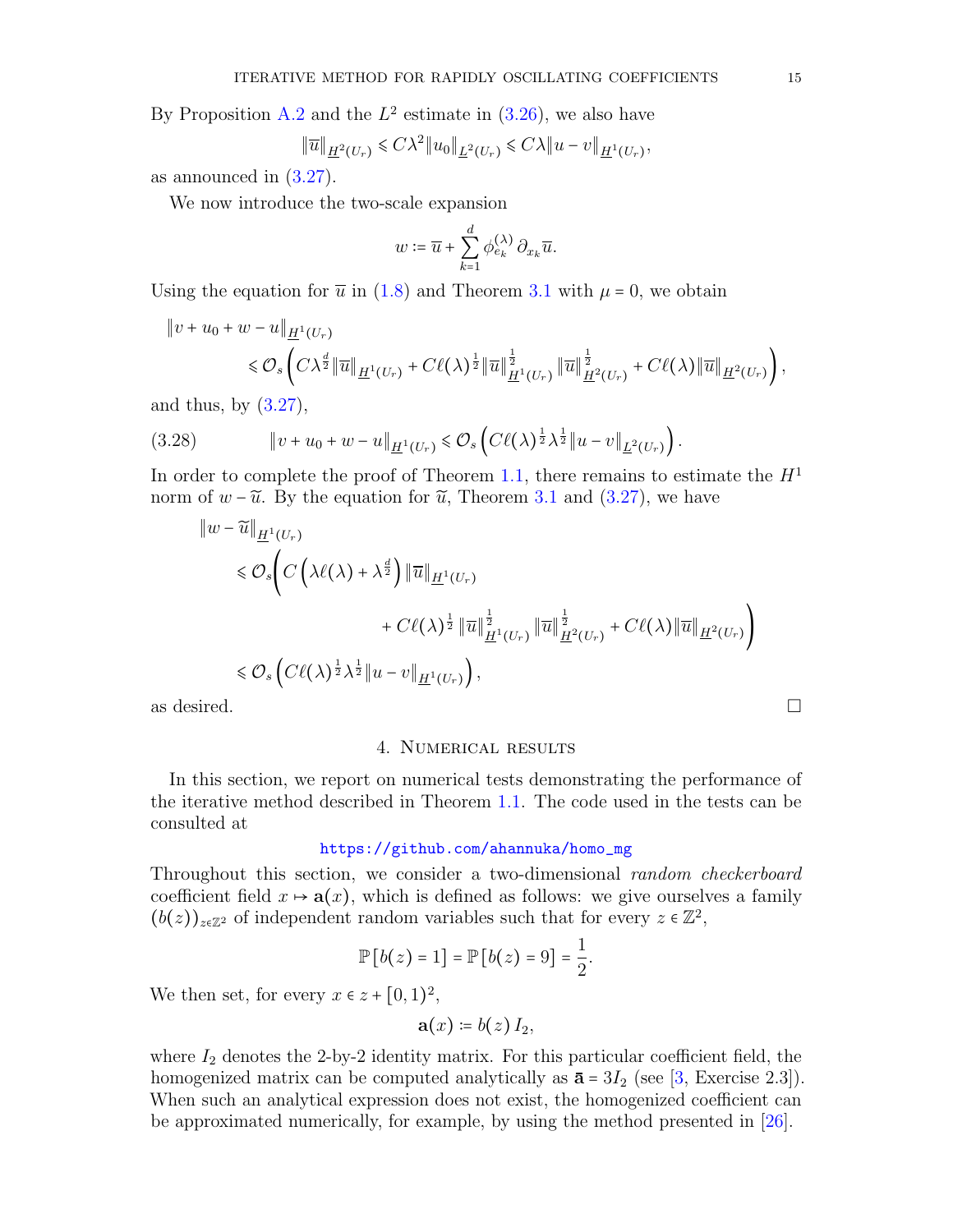<span id="page-15-0"></span>

FIGURE 1. On the left, a typical realization of the coefficient field  $a(x)$ , with  $r = 100$  (yellow coresponds to the value 1 and blue to the value 9). On the right, the corresponding solution.

<span id="page-15-1"></span>

FIGURE 2. On the left, the FE-solution to the heterogeneous problem, and on the right, the FE-solution to the corresponding homogenized problem. Both solutions are plotted along the line  $y = 55$ . The fast oscillation in the left figure is clearly visible.

For each  $r > 0$ , we write  $U_r = (0, r)^2$ . We aim to compute the solution to the continuous partial differential equation in  $(1.1)$  with  $w = 0$  (null Dirichlet boundary condition) and load function  $f = 1$ . We discretize this problem using a first-order finite element method. Let  $\mathcal T$  be a triangular mesh of the domain  $U_r$  constructed by first dividing each cell  $z + [0,1)^2$  ( $z \in \mathbb{Z}^2$ ) into two triangles, and then using three levels of uniform mesh refinement. This results into a sufficiently fine mesh to capture the oscillations present in the exact solution  $u$ . The first order finite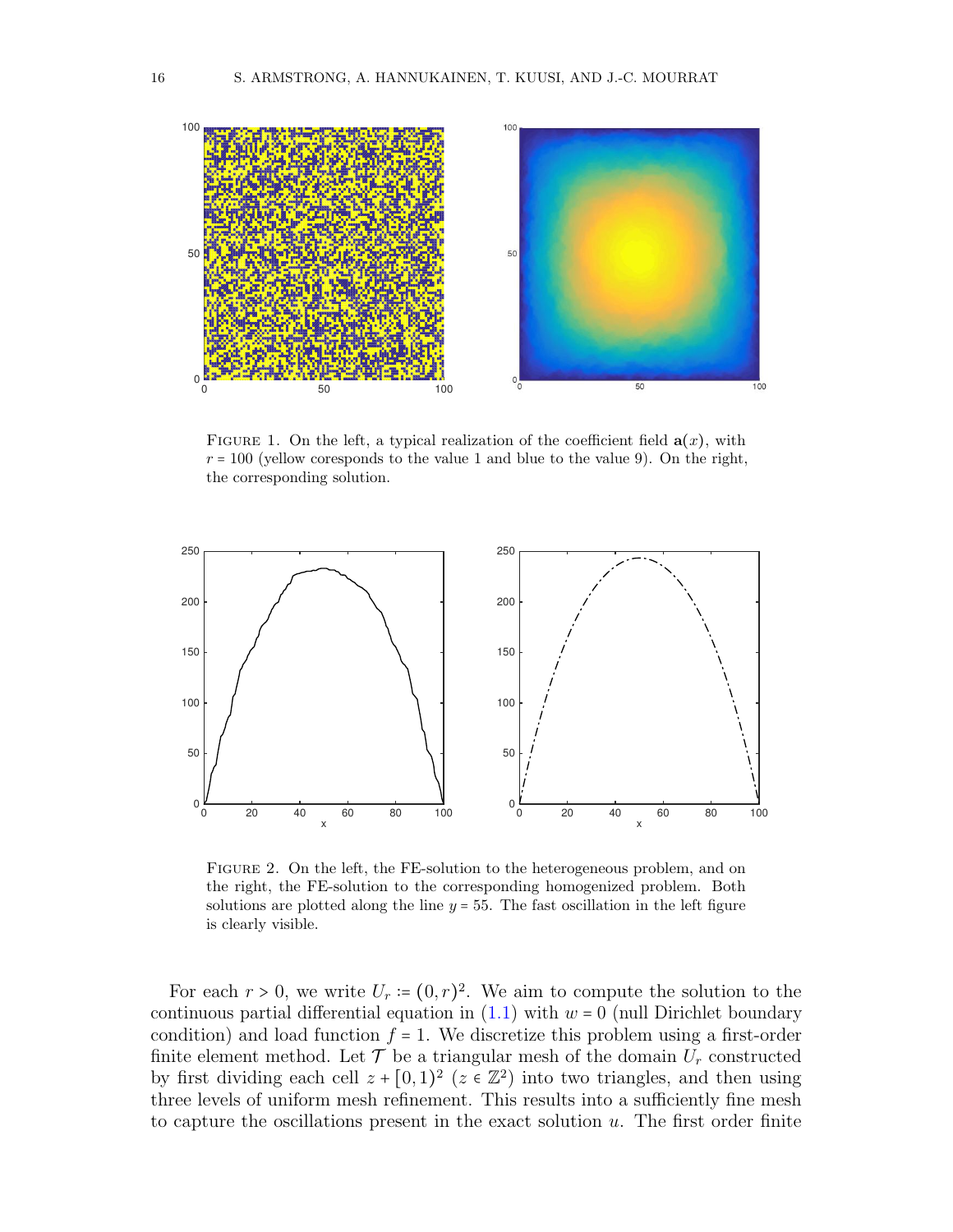element space

<span id="page-16-0"></span>
$$
V_h \coloneqq \left\{ u \in H_0^1(U_r) \mid u_{|K} \in P^1(K) \quad \forall K \in \mathcal{T} \right\}
$$

with standard nodal basis is used in all computations. The finite element solution  $u_h \in V_h$  satisfies

(4.1) 
$$
\forall v_h \in V_h, \quad (\mathbf{a} \nabla u_h, \nabla v_h) = (f, v_h).
$$

<span id="page-16-1"></span>

FIGURE 3. On the left, the empirical distribution of the factor  $\rho$  for  $\lambda = 0.1$  and  $r = 100$ , based on 100 runs. On the right, the error in the  $H<sup>1</sup>$  seminorm for  $r = 100$  and  $\lambda = 0.1$ , after each iteration. The method converges after 8 iterations.

A typical realization of the coefficient field  $a(x)$  and of the corresponding exact solution u are visualized in Figure [1,](#page-15-0) with the choice of  $r = 100$ . The high-frequency oscillations in the solution are clearly visible in Figure [2,](#page-15-1) where the solution is visualized along the line  $y = 55$ .

Our interest lies in the contraction factor of the iterative procedure. The contraction factor is studied by first solving the finite dimensional problem [\(4.1\)](#page-16-0) exactly using a direct solver. Then a sequence of approximate solutions  $\{u_h^{(i)}\}$  $\binom{i}{h}$ <sub> $i=1$ </sub> is generated by starting from  $u_h^{(1)}$  $h_h^{(1)}$  = 0 and applying the iterative procedure described in Theorem [1.1.](#page-2-0) The logarithm of the error  $\|\nabla(u - u_h^{(i)})\|$  $_{h}^{(i)})\|_{L^{2}(U_{r})}$  is computed for each  $i \in \{1, \ldots, 10\}$ , a regression line is fitted, and the slope of this line is denoted by  $\rho$ . It is our numerical estimate of the logarithm of the contraction factor; roughly speaking,

$$
\rho \approx \log \left( \frac{\|\nabla (u_h - u_h^{(i+1)})\|_{L^2(U_r)}}{\|\nabla (u_h - u_h^{(i)})\|_{L^2(U_r)}} \right)
$$

("log" denotes the natural logarithm.) The iteration is said to converge when the relative error is smaller than 10<sup>−</sup><sup>9</sup> . Past this threshold, the error between the exact and the iterative solutions is smaller than the accuracy of the discretization itself, and thus cannot be measured.

Since the coefficient field is random, the contraction factor will vary for different realizations of **a**. For the choice of  $\lambda = 0.1$  and  $r = 100$ , the empirical distribution of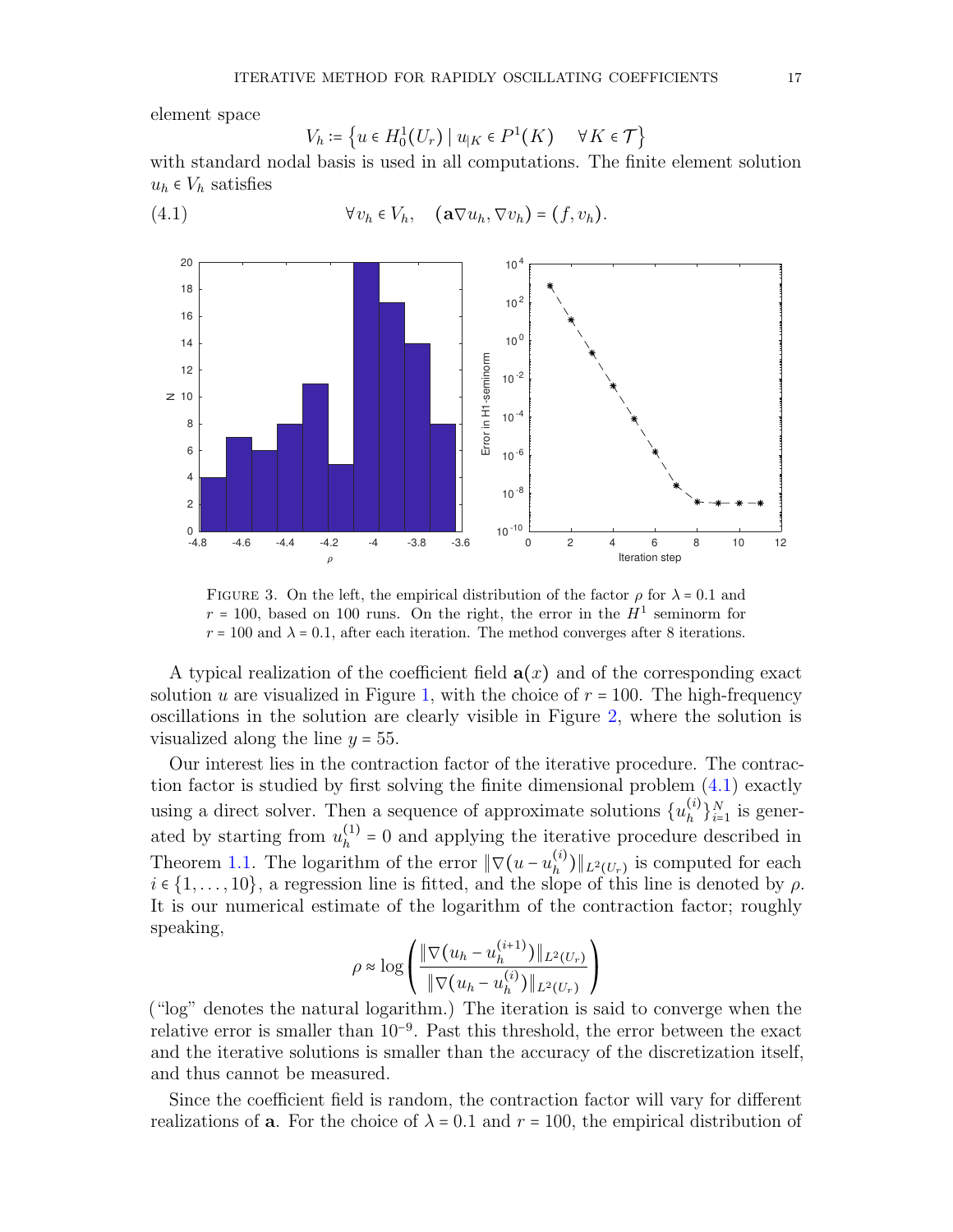the contraction factor is given in Figure [3,](#page-16-1) based on one hundered samples of the coefficient field. Appart from the purposes of displaying this histogram, each of our estimates for  $\rho$  is an average over ten realizations of the coefficient field.

In our first test, the parameter  $\lambda$  is fixed to  $\lambda = 0.1, 0.2$ , and then 0.4. The size of the domain r is varied between 10 and 200. The averaged contraction factor is visualized on the left side of Figure [4.](#page-17-0) The results are in excellent agreement with Theorem [1.1.](#page-2-0) After a pre-asymptotic region, the contraction factor becomes independent of the size of the domain  $r$ . The pre-asymptotic region is due to the fact that for small values of r, the pre- and post-smoothing steps are essentially sufficient to solve the equation. We emphasize that the contraction factor remains very good, of the order of 0.1, even for the relatively large value of  $\lambda = 0.4$ .

In the second test, the size of the domain r takes values  $r = 100, 200,$  and 300, while  $\lambda$  is varied between 0.01 and 0.5. For each  $\lambda$ , the exponent of the averaged contraction factor is computed based on ten simulation runs. The results are presented on the right side of Figure [4.](#page-17-0) After a pre-asymptotic region, the exponential of the contraction factor behaves like  $\lambda^{1/2}$ , as predicted by Theorem [1.1.](#page-2-0) The pre-asymptotic region is roughly characterized by the scaling  $r \lesssim 10\lambda^{-1}$ .

<span id="page-17-0"></span>

FIGURE 4. On the left, averaged factor  $\rho$  as a function of r, for  $\lambda = 0.1, 0.2$ , and 0.4. On the right, the exponential of the averaged factor  $\rho$  as a function of  $\lambda$  for  $r = 100$ , 200, and 300. In all cases, the average is computed from ten simulation runs.

#### Appendix A. Sobolev estimates

In this appendix, we prove an estimate for the norm of a function restricted to a layer close to the boundary of a domain. The estimate is an integrated version of a trace theorem. For convenience, we will also recall a standard  $H<sup>2</sup>$  estimate for homogeneous elliptic equations. As in  $(3.15)$ , for every  $\ell \ge 0$ , we write

$$
U_{r,\ell} \coloneqq \{x \in U_r \; : \; \text{dist}(x, \partial U_r) > \ell\}.
$$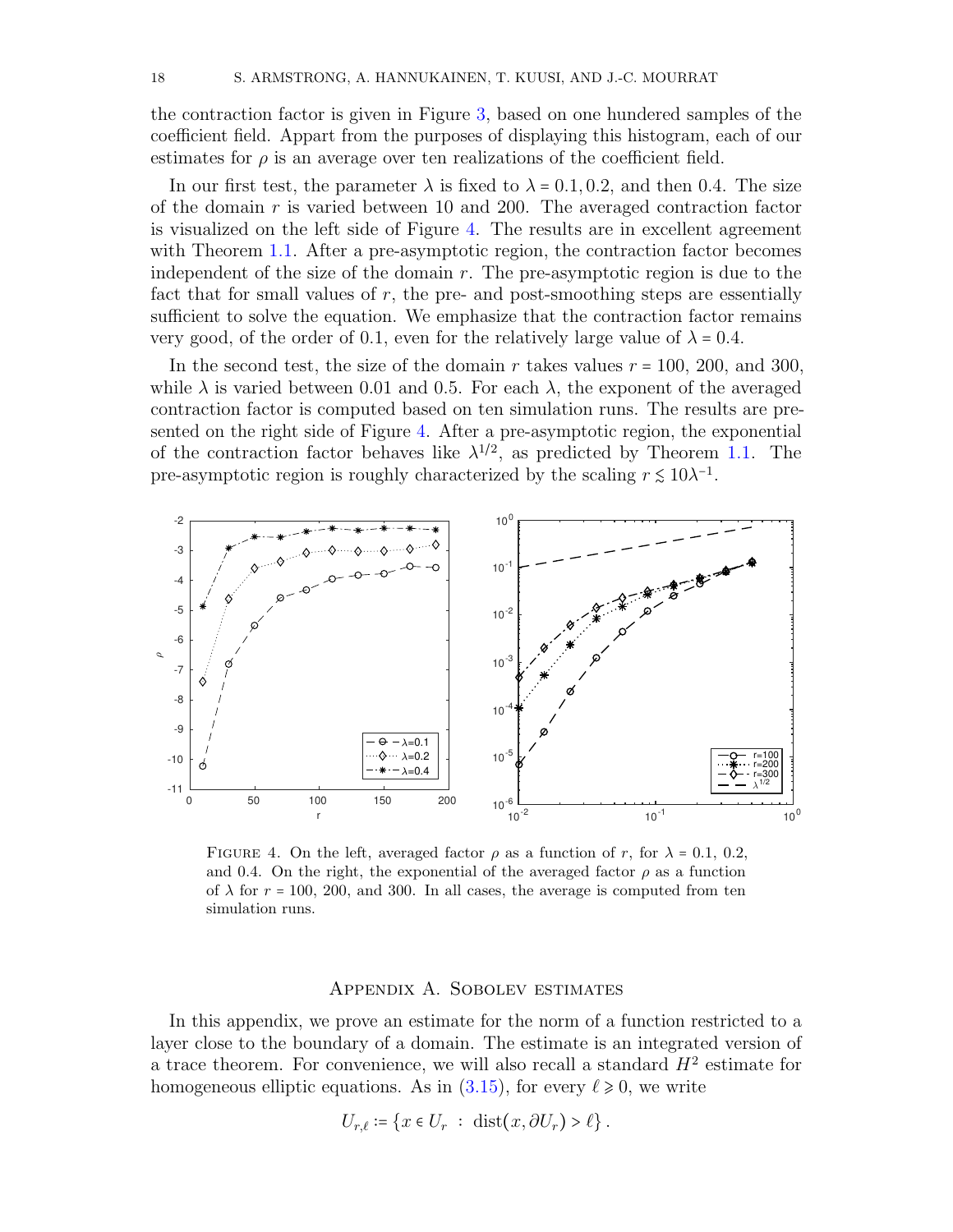<span id="page-18-8"></span>**Proposition A.1** (Trace estimate). There exists  $C(U, d) < \infty$  such that for every  $r \geq 1, \ell \in (0, r]$  and  $f \in H^1(U_r)$ ,

$$
r^{-d} \|f\|_{L^2(U_r \setminus U_{r,\ell})}^2 \leq C \,\ell \|f\|_{\underline{L}^2(U_r)} \|f\|_{\underline{H}^1(U_r)}.
$$

*Proof.* Denote by  $\mathbf{n}_{r,t}$  the unit normal vector to  $\partial U_{r,\ell}$ , which we extend to  $U_{r,\ell}$ harmonic continuation. Since U is  $C^{1,1}$ , there exists  $C(U, d) < \infty$  such that for every  $t \in (0, r/C]$ , we have  $\|\nabla \mathbf{n}_{r,t}\|_{L^{\infty}(U_{r,t})} \leqslant Cr^{-1}$ . It thus follows that

$$
\int_{\partial U_{r,t}} f^2 = \int_{U_{r,t}} \nabla \cdot (f^2 \mathbf{n}_{r,t})
$$
\n
$$
\leq C r^{-1} \|f\|_{L^2(U_r)}^2 + C \|f\|_{L^2(U_r)} \|\nabla f\|_{L^2(U_r)}
$$
\n
$$
\leq C r^d \|f\|_{\underline{L}^2(U_r)} \|f\|_{\underline{H}^1(U_r)}.
$$

By the coarea formula, for every  $\ell \leq r/C$ , we have

$$
||f||_{L^{2}(U_{r}\setminus U_{r,\ell})}^{2} = \int_{0}^{\ell} ||f||_{L^{2}(\partial U_{r,t})}^{2} dt.
$$

Combining the previous two displays yields

$$
||f||_{L^{2}(U_{r}\setminus U_{r,\ell})}^{2} \leq C\ell r^{d} ||f||_{\underline{L}^{2}(U_{r})} ||f||_{\underline{H}^{1}(U_{r})},
$$

which is the announced result. The case  $\ell > r/C$  is immediate.

<span id="page-18-9"></span>**Proposition A.2** ( $H^2$  estimate). Let  $\bar{\mathbf{a}} \in \mathbb{R}^{d \times d}_{sym}$  satisfy [\(3.1\)](#page-7-2). There exists a constant  $C(\Lambda, U, d) < \infty$  such that for every  $u \in H_0^1(U_r)$  and  $f \in L^2(U_r)$ , if

$$
-\nabla \cdot \mathbf{\bar{a}} \nabla u = f,
$$

then  $u \in H^2(U_r)$  and

$$
||u||_{\underline{H}^{2}(U_{r})} \leq C||f||_{\underline{L}^{2}(U_{r})}.
$$

*Proof.* See [\[14,](#page-19-23) Theorem 6.3.2.4].

Acknowledgments. SA was partially supported by the NSF Grant DMS-1700329. AH was partially supported by the Stenbäck stiftelse. TK was supported by the Academy of Finland. JCM was partially supported by the ANR Grant LSD (ANR-15-CE40-0020-03).

#### **REFERENCES**

- <span id="page-18-3"></span>[1] A. Abdulle, W. E, B. Engquist, and E. Vanden-Eijnden. The heterogeneous multiscale method. Acta Numer., 21:1–87, 2012.
- <span id="page-18-4"></span>[2] S. Armstrong and P. Dario. Elliptic regularity and quantitative homogenization on percolation clusters. Comm. Pure Appl. Math., 71(9):1717–1849, 2018.
- <span id="page-18-0"></span>[3] S. Armstrong, T. Kuusi, and J.-C. Mourrat. Quantitative stochastic homogenization and large-scale regularity. Preliminary version available at arXiv:1705.05300.
- <span id="page-18-7"></span>[4] I. Babuska and R. Lipton. Optimal local approximation spaces for generalized finite element methods with application to multiscale problems. Multiscale Model. Simul., 9(1):373–406, 2011.
- <span id="page-18-6"></span>[5] M. Bebendorf and W. Hackbusch. Existence of  $\mathscr{H}$ -matrix approximants to the inverse FE-matrix of elliptic operators with  $L^{\infty}$ -coefficients. Numer. Math., 95(1):1–28, 2003.
- <span id="page-18-1"></span>[6] A. Brandt. Multiscale scientific computation: review 2001. In Multiscale and multiresolution methods, volume 20 of Lect. Notes Comput. Sci. Eng., pages 3–95. Springer, Berlin, 2002.
- <span id="page-18-5"></span>[7] P. Dario. Optimal corrector estimates on percolation clusters, preprint, arXiv:1805.00902.
- <span id="page-18-2"></span>[8] W. E. Principles of multiscale modeling. Cambridge University Press, Cambridge, 2011.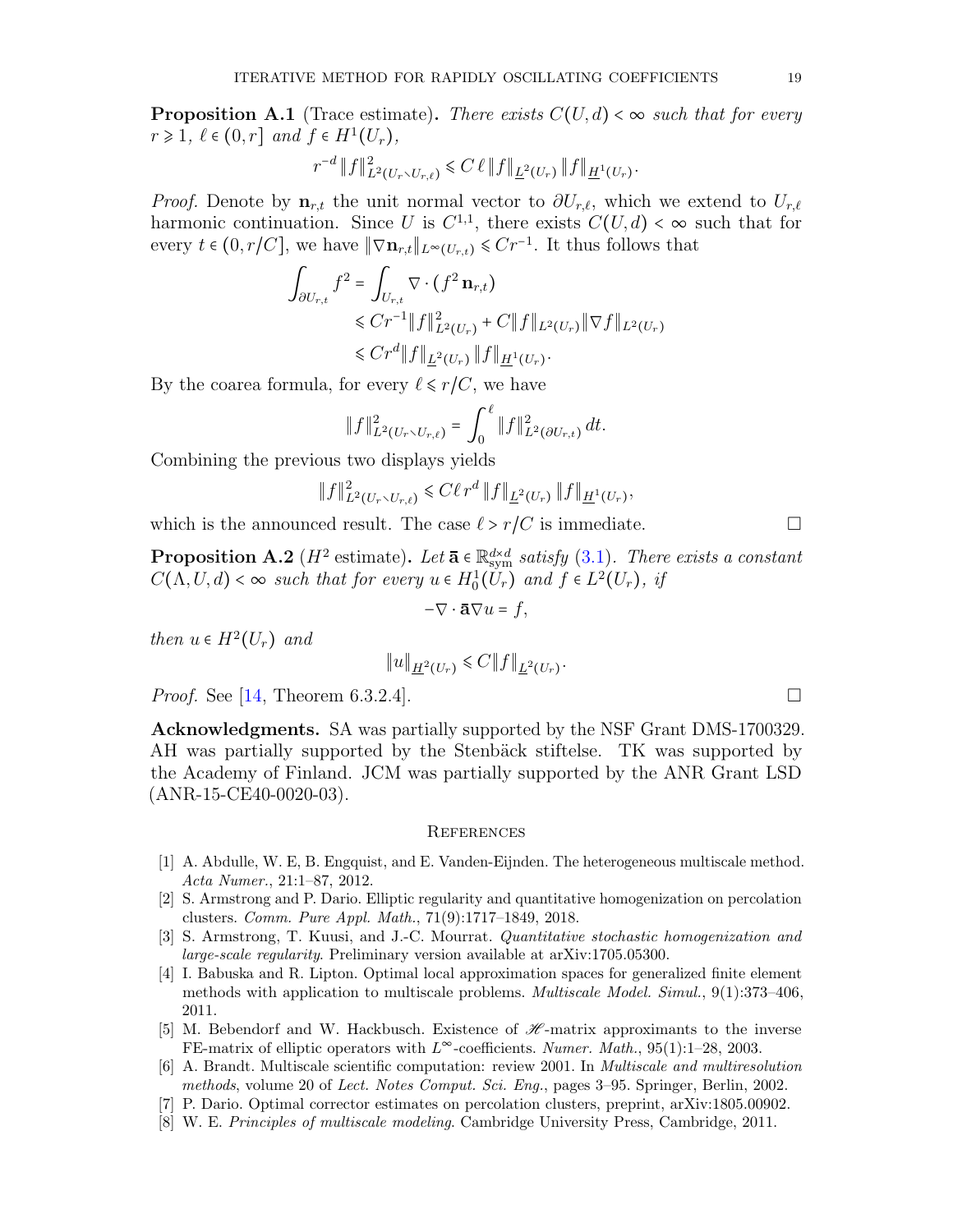- <span id="page-19-16"></span>[9] Y. Efendiev, J. Galvis, and T. Y. Hou. Generalized multiscale finite element methods (GMsFEM). J. Comput. Phys., 251:116–135, 2013.
- <span id="page-19-10"></span>[10] Y. Efendiev and T. Y. Hou. Multiscale finite element methods, volume 4 of Surveys and Tutorials in the Applied Mathematical Sciences. Springer, New York, 2009.
- <span id="page-19-6"></span>[11] A.-C. Egloffe, A. Gloria, J.-C. Mourrat, and T. N. Nguyen. Random walk in random environment, corrector equation and homogenized coefficients: from theory to numerics, back and forth. IMA J. Numer. Anal., 35(2):499–545, 2015.
- <span id="page-19-13"></span>[12] B. Engquist and E. Luo. New coarse grid operators for highly oscillatory coefficient elliptic problems. J. Comput. Phys., 129(2):296–306, 1996.
- <span id="page-19-14"></span>[13] B. Engquist and E. Luo. Convergence of a multigrid method for elliptic equations with highly oscillatory coefficients. SIAM J. Numer. Anal., 34(6):2254–2273, 1997.
- <span id="page-19-23"></span>[14] L. C. Evans. Partial differential equations, volume 19 of Graduate Studies in Mathematics. American Mathematical Society, Providence, RI, second edition, 2010.
- <span id="page-19-0"></span>[15] A. Gholami, D. Malhotra, H. Sundar, and G. Biros. FFT, FMM, or multigrid? A comparative study of state-of-the-art Poisson solvers for uniform and nonuniform grids in the unit cube. SIAM J. Sci. Comput., 38(3):C280–C306, 2016.
- <span id="page-19-5"></span>[16] A. Gloria. Numerical approximation of effective coefficients in stochastic homogenization of discrete elliptic equations. ESAIM Math. Model. Numer. Anal., 46(1):1–38, 2012.
- <span id="page-19-17"></span>[17] L. Grasedyck, I. Greff, and S. Sauter. The AL basis for the solution of elliptic problems in heterogeneous media. Multiscale Model. Simul., 10(1):245–258, 2012.
- <span id="page-19-11"></span>[18] M. Griebel and S. Knapek. A multigrid-homogenization method. In Modeling and computation in environmental sciences (Stuttgart, 1995), volume 59 of Notes Numer. Fluid Mech., pages 187–202. Friedr. Vieweg, Braunschweig, 1997.
- <span id="page-19-3"></span>[19] C. Gu. Uniform estimate of an iterative method for elliptic problems with rapidly oscillating coefficients, preprint, arXiv:1807.06565.
- <span id="page-19-22"></span>[20] Q. Han and F. Lin. Elliptic partial differential equations, volume 1 of Courant Lecture Notes in Mathematics. American Mathematical Society, Providence, RI, 1997.
- <span id="page-19-9"></span>[21] I. G. Kevrekidis, C. W. Gear, J. M. Hyman, P. G. Kevrekidis, O. Runborg, and C. Theodoropoulos. Equation-free, coarse-grained multiscale computation: enabling microscopic simulators to perform system-level analysis. Commun. Math. Sci., 1(4):715–762, 2003.
- <span id="page-19-12"></span>[22] S. Knapek. Matrix-dependent multigrid homogeneization for diffusion problems. SIAM J. Sci. Comput., 20(2):515–533, 1998.
- <span id="page-19-20"></span>[23] R. Kornhuber and H. Yserentant. Numerical homogenization of elliptic multiscale problems by subspace decomposition. Multiscale Model. Simul., 14(3):1017–1036, 2016.
- <span id="page-19-19"></span>[24] A. Målqvist and D. Peterseim. Localization of elliptic multiscale problems. *Math. Comp.*, 83(290):2583–2603, 2014.
- <span id="page-19-8"></span>[25] A.-M. Matache and C. Schwab. Two-scale FEM for homogenization problems. M2AN Math. Model. Numer. Anal., 36(4):537–572, 2002.
- <span id="page-19-4"></span>[26] J.-C. Mourrat. Efficient methods for the estimation of homogenized coefficients, preprint, arXiv:1609.06674.
- <span id="page-19-7"></span>[27] N. Neuss, W. Jäger, and G. Wittum. Homogenization and multigrid. Computing,  $66(1)$ :1–26, 2001.
- <span id="page-19-21"></span>[28] H. Owhadi. Multigrid with rough coefficients and multiresolution operator decomposition from hierarchical information games. SIAM Rev., 59(1):99–149, 2017.
- <span id="page-19-18"></span>[29] H. Owhadi, L. Zhang, and L. Berlyand. Polyharmonic homogenization, rough polyharmonic splines and sparse super-localization. ESAIM Math. Model. Numer. Anal., 48(2):517–552, 2014.
- <span id="page-19-2"></span>[30] G. C. Papanicolaou and S. R. S. Varadhan. Boundary value problems with rapidly oscillating random coefficients. In Random fields, Vol. I, II (Esztergom, 1979), volume 27 of Colloq. Math. Soc. János Bolyai, pages 835–873. North-Holland, Amsterdam, 1981.
- <span id="page-19-15"></span>[31] K. Stüben. A review of algebraic multigrid. J. Comput. Appl. Math.,  $128(1-2):281-309$ , 2001.
- <span id="page-19-1"></span>[32] H. Sundar, G. Biros, C. Burstedde, J. Rudi, O. Ghattas, and G. Stadler. Parallel geometricalgebraic multigrid on unstructured forests of octrees. In Proceedings of the International Conference on High Performance Computing, Networking, Storage and Analysis. IEEE Computer Society Press, article No. 43, 2012.